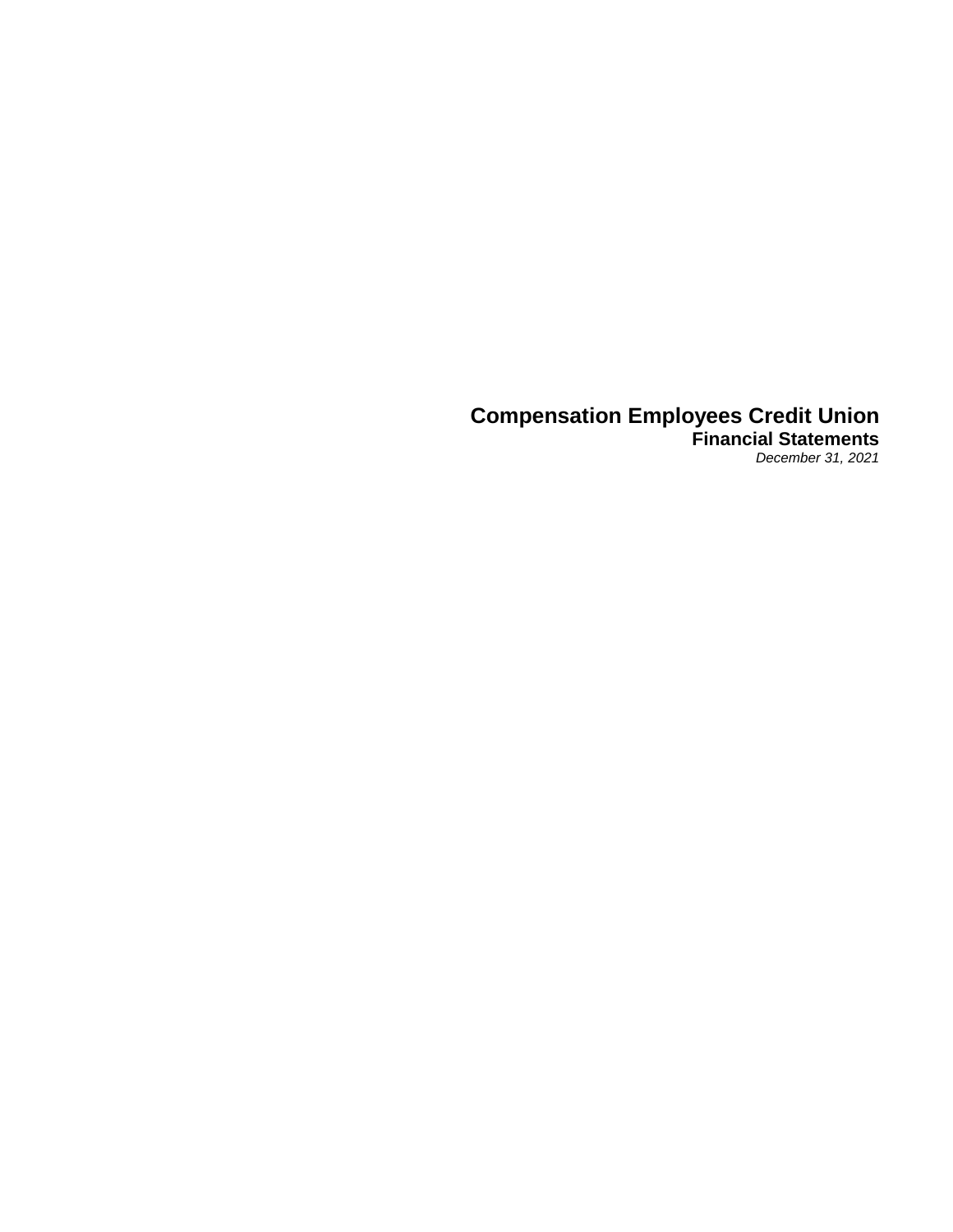## **Contents**

For the year ended December 31, 2021

# **Management's Responsibility Independent Auditor's Report Financial Statements**

## Page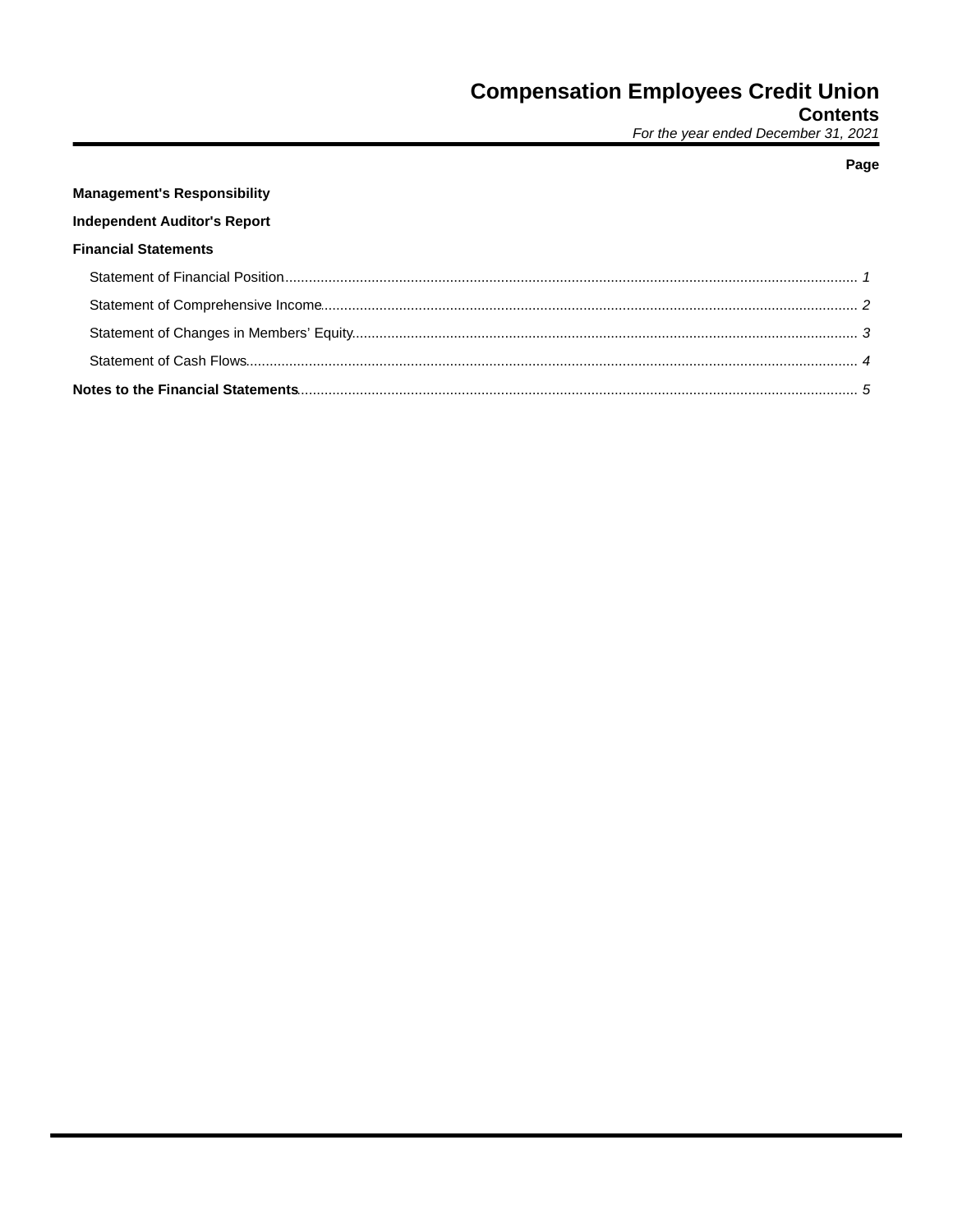To the Members of Compensation Employees Credit Union:

Management is responsible for the preparation and presentation of the accompanying financial statements, including responsibility for significant accounting judgments and estimates in accordance with International Financial Reporting Standards. This responsibility includes selecting appropriate accounting principles and methods, and making decisions affecting the measurement of transactions in which objective judgment is required.

In discharging its responsibilities for the integrity and fairness of the financial statements, management designs and maintains the necessary accounting systems and related internal controls to provide reasonable assurance that transactions are authorized, assets are safeguarded and financial records are properly maintained to provide reliable information for the preparation of financial statements.

The Board of Directors and Audit Committee are composed entirely of Directors who are neither management nor employees of the Credit Union. The Board is responsible for overseeing management in the performance of its financial reporting responsibilities, and for approving the financial information included in the annual report. The Audit Committee has the responsibility of meeting with management and external auditors to discuss the internal controls over the financial reporting process, auditing matters and financial reporting issues. The Committee is also responsible for recommending the appointment of the Credit Union's external auditors.

MNP LLP is appointed by the members to audit the financial statements and report directly to them; their report follows. The external auditors have full and free access to, and meet periodically and separately with, both the Committee and management to discuss their audit findings.

"Carol de Haas"

General Manager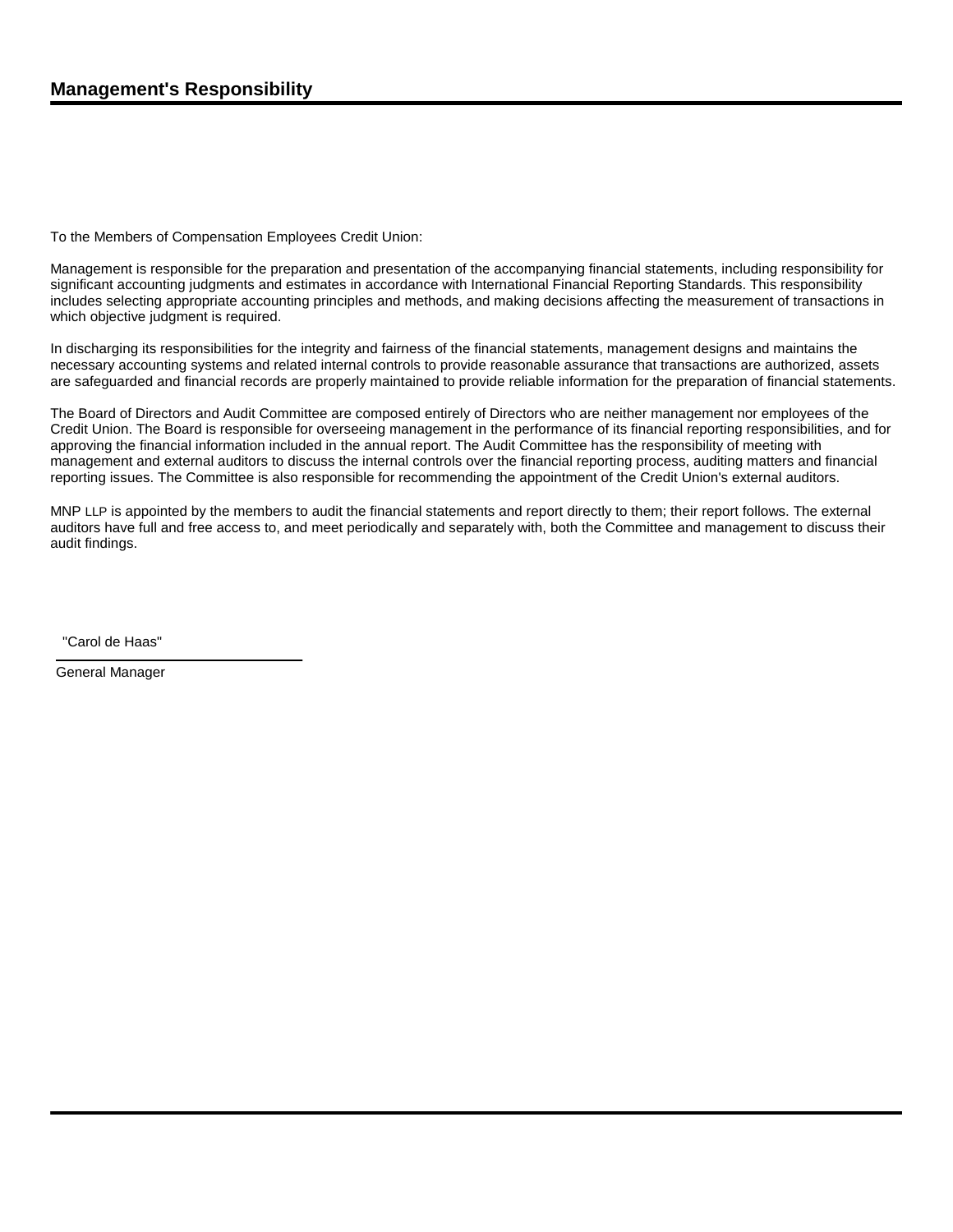

To the Members of Compensation Employees Credit Union:

#### **Opinion**

We have audited the financial statements of Compensation Employees Credit Union (the "Credit Union"), which comprise the statement of financial position as at December 31, 2021, and the statements of comprehensive income, changes in members' equity and cash flows for the year then ended, and notes to the financial statements, including a summary of significant accounting policies.

In our opinion, the accompanying financial statements present fairly, in all material respects, the financial position of the Credit Union as at December 31, 2021, and its financial performance and its cash flows for the year then ended in accordance with International Financial Reporting Standards.

#### **Basis for Opinion**

We conducted our audit in accordance with Canadian generally accepted auditing standards. Our responsibilities under those standards are further described in the Auditor's Responsibilities for the Audit of the Financial Statements section of our report. We are independent of the Credit Union in accordance with the ethical requirements that are relevant to our audit of the financial statements in Canada, and we have fulfilled our other ethical responsibilities in accordance with these requirements. We believe that the audit evidence we have obtained is sufficient and appropriate to provide a basis for our opinion.

#### **Responsibilities of Management and Those Charged with Governance for the Financial Statements**

Management is responsible for the preparation and fair presentation of the financial statements in accordance with International Financial Reporting Standards, and for such internal control as management determines is necessary to enable the preparation of financial statements that are free from material misstatement, whether due to fraud or error.

In preparing the financial statements, management is responsible for assessing the Credit Union's ability to continue as a going concern, disclosing, as applicable, matters related to going concern and using the going concern basis of accounting unless management either intends to liquidate the Credit Union or to cease operations, or has no realistic alternative but to do so.

Those charged with governance are responsible for overseeing the Credit Union's financial reporting process.

### **Auditor's Responsibilities for the Audit of the Financial Statements**

Our objectives are to obtain reasonable assurance about whether the financial statements as a whole are free from material misstatement, whether due to fraud or error, and to issue an auditor's report that includes our opinion. Reasonable assurance is a high level of assurance, but is not a guarantee that an audit conducted in accordance with Canadian generally accepted auditing standards will always detect a material misstatement when it exists. Misstatements can arise from fraud or error and are considered material if, individually or in the aggregate, they could reasonably be expected to influence the economic decisions of users taken on the basis of these financial statements.

As part of an audit in accordance with Canadian generally accepted auditing standards, we exercise professional judgment and maintain professional skepticism throughout the audit. We also:

- Identify and assess the risks of material misstatement of the financial statements, whether due to fraud or error, design and perform audit procedures responsive to those risks, and obtain audit evidence that is sufficient and appropriate to provide a basis for our opinion. The risk of not detecting a material misstatement resulting from fraud is higher than for one resulting from error, as fraud may involve collusion, forgery, intentional omissions, misrepresentations, or the override of internal control.
- Obtain an understanding of internal control relevant to the audit in order to design audit procedures that are appropriate in the circumstances, but not for the purpose of expressing an opinion on the effectiveness of the Credit Union's internal control.
- Evaluate the appropriateness of accounting policies used and the reasonableness of accounting estimates and related disclosures made by management.

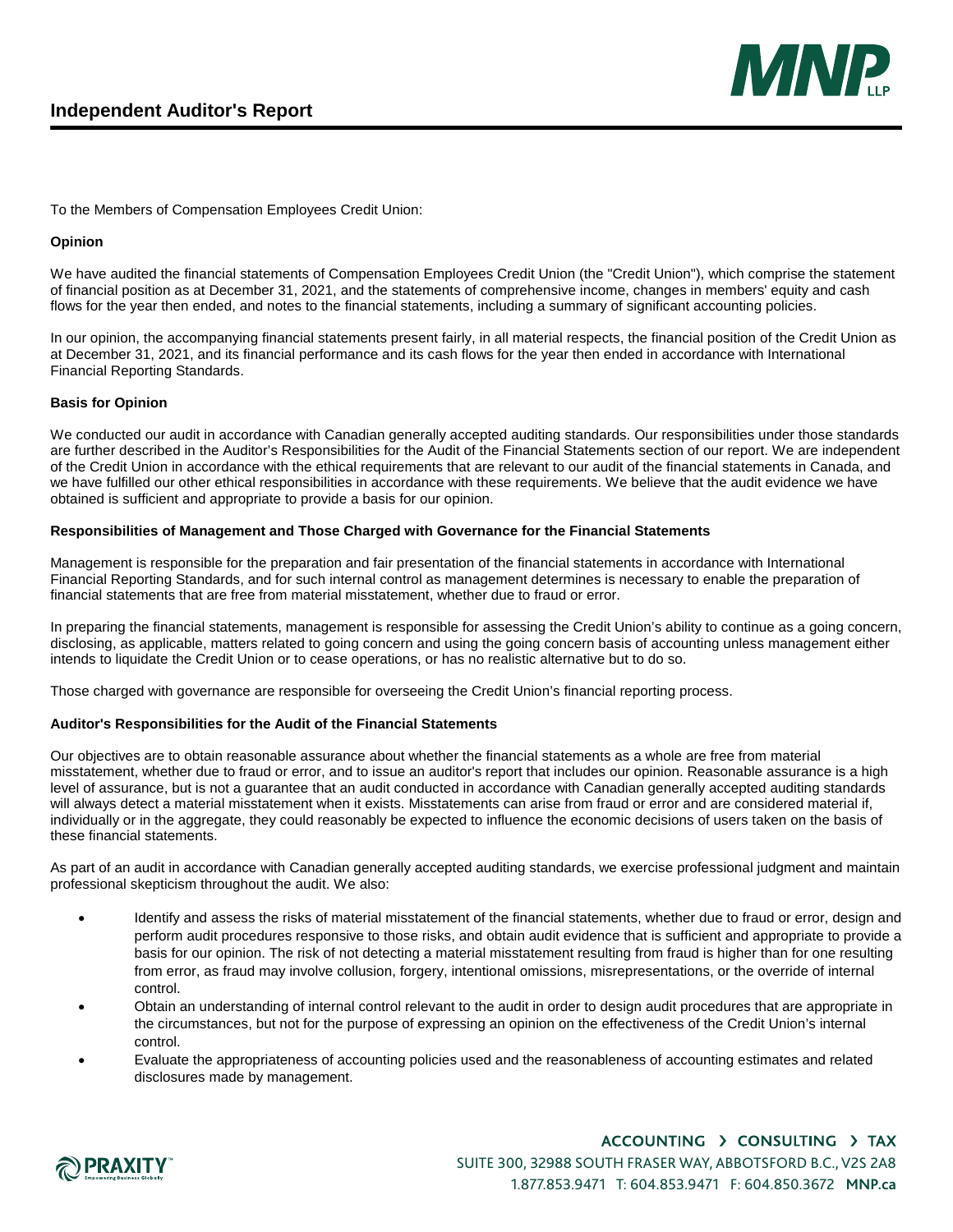- Conclude on the appropriateness of management's use of the going concern basis of accounting and, based on the audit evidence obtained, whether a material uncertainty exists related to events or conditions that may cast significant doubt on the Credit Union's ability to continue as a going concern. If we conclude that a material uncertainty exists, we are required to draw attention in our auditor's report to the related disclosures in the financial statements or, if such disclosures are inadequate, to modify our opinion. Our conclusions are based on the audit evidence obtained up to the date of our auditor's report. However, future events or conditions may cause the Credit Union to cease to continue as a going concern.
- Evaluate the overall presentation, structure and content of the financial statements, including the disclosures, and whether the financial statements represent the underlying transactions and events in a manner that achieves fair presentation.

We communicate with those charged with governance regarding, among other matters, the planned scope and timing of the audit and significant audit findings, including any significant deficiencies in internal control that we identify during our audit.

Abbotsford, British Columbia

 $MNP$ LLP

February 22, 2022 Chartered Professional Accountants

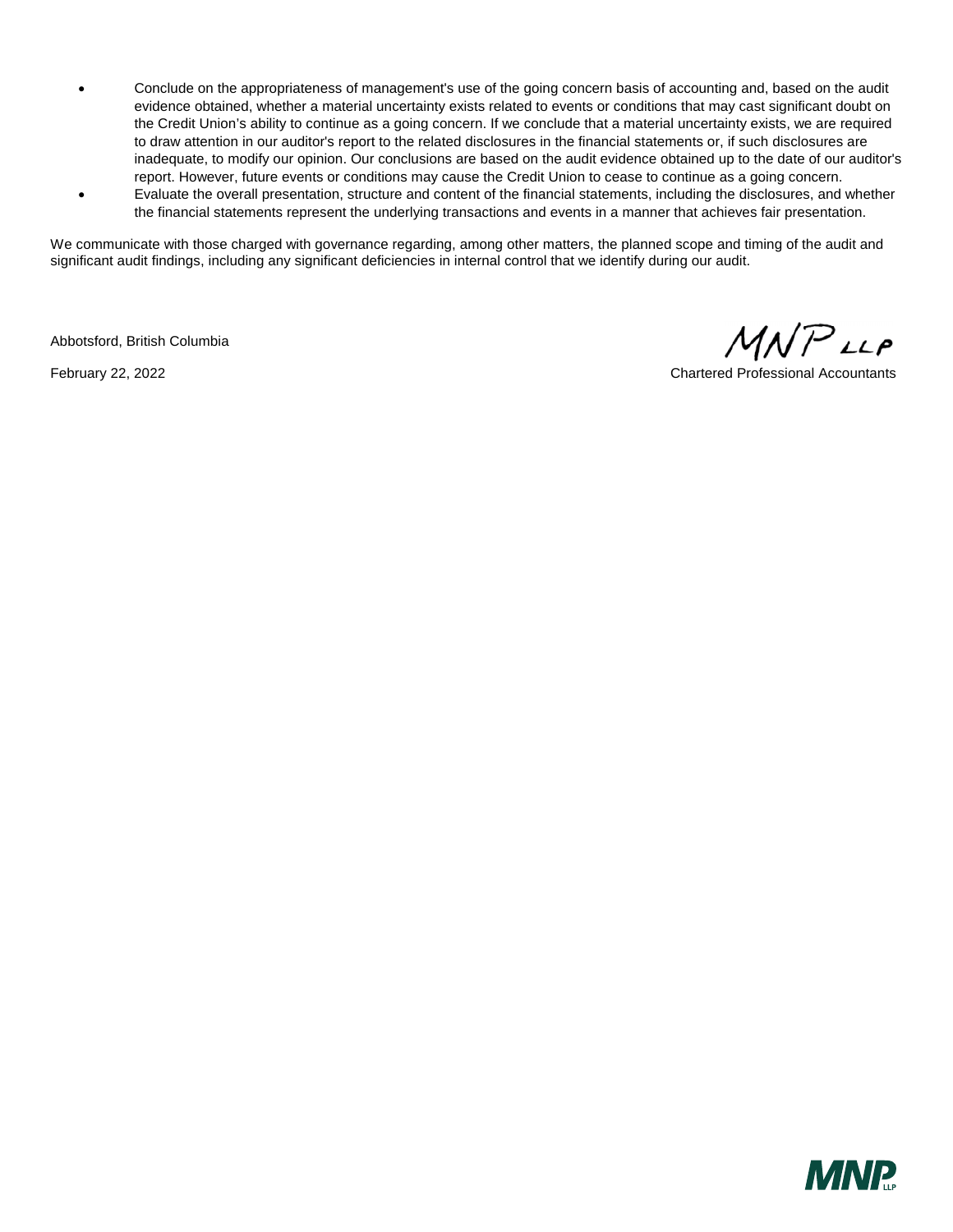## **Statement of Financial Position**

*As at December 31, 2021*

|                                              | 2021       | 2020                 |
|----------------------------------------------|------------|----------------------|
| <b>Assets</b>                                |            |                      |
| Cash and cash equivalents (Note 5)           | 11,751,498 | 12,425,320           |
| Investments (Note 6)                         | 2,473,492  | 142,742              |
| Member loans receivable (Note 7)             | 22,751,994 | 21,562,219           |
| Income taxes receivable                      | 7,991      | 9,357                |
| Prepaid expenses and deposits (Note 9)       | 83,000     |                      |
| Intangible assets (Note 10)                  | 148,786    | 169,590              |
|                                              | 37,216,761 | 34,309,228           |
| <b>Liabilities</b>                           |            |                      |
| Member deposits (Note 11)                    | 34,653,006 | 31,763,348           |
| Accounts payable and accrued liabilities     | 30,440     | 31,003               |
| Deferred tax liabilities (Note 12)           | 15,000     | 15,000               |
|                                              | 34,698,446 | 31,809,351           |
| <b>Members' equity</b>                       |            |                      |
|                                              | 611,787    |                      |
| Equity shares (Note 14)<br>Retained earnings | 1,906,528  | 626,007<br>1,873,870 |
|                                              |            |                      |
|                                              | 2,518,315  | 2,499,877            |
|                                              | 37,216,761 | 34,309,228           |

"Farhad Mistry" **Take and American Control Control** "Ian Edwards"

**Director Director**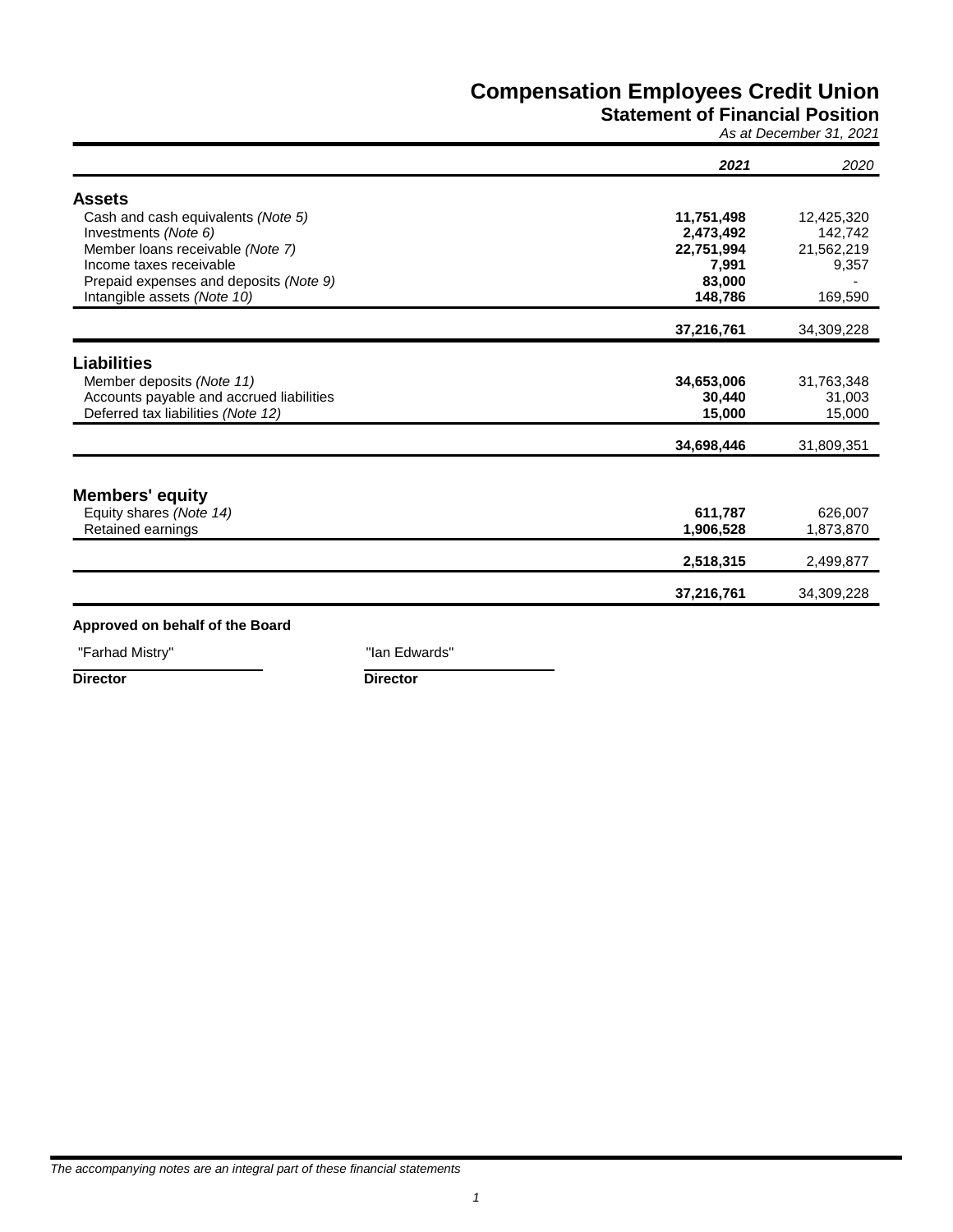**Statement of Comprehensive Income**

*For the year ended December 31, 2021*

|                                            | 2021           | 2020              |
|--------------------------------------------|----------------|-------------------|
|                                            |                |                   |
| <b>Interest income</b><br>Member Ioans     | 760,487        |                   |
| Investments                                | 35,881         | 875,810<br>71,728 |
|                                            |                |                   |
|                                            | 796,368        | 947,538           |
| <b>Interest expense</b>                    |                |                   |
| Member deposits                            | 149,630        | 145,490           |
| Regular savings deposits                   | 124,630        | 204,287           |
|                                            | 274,260        | 349,777           |
| <b>Financial margin</b>                    | 522,108        | 597,761           |
| Other income                               | 30,738         | 28,347            |
|                                            |                |                   |
| Financial margin and other income          | 552,846        | 626,108           |
| <b>Operating expenses</b>                  |                |                   |
| Advertising and promotion                  | 12,118         | 19,392            |
| Building occupancy                         | 7,559          | 7,559             |
| Data processing                            | 72,637         | 76,383            |
| Depreciation                               | 20,804         | 18,125            |
| Dues and assessments                       | 44,229         | 41,389            |
| Office                                     | 40,608         | 40,966            |
| Professional and consulting                | 25,200         | 26,850            |
| Salaries and employee benefits             | 285,343        | 290,399           |
|                                            | 508,498        | 521,063           |
| Income before provision for impaired loans | 44,348         | 105,045           |
| Provision for impaired loans (Note 17)     | 1,000          | 32,486            |
|                                            |                |                   |
| Income before provision for income taxes   | 43,348         | 72,559            |
| Provision for income taxes (Note 12)       |                |                   |
| Current                                    | 4,009          | 1,643             |
| Deferred                                   | $\blacksquare$ | 1,000             |
|                                            | 4,009          | 2,643             |
| <b>Comprehensive income</b>                | 39,339         | 69,916            |
|                                            |                |                   |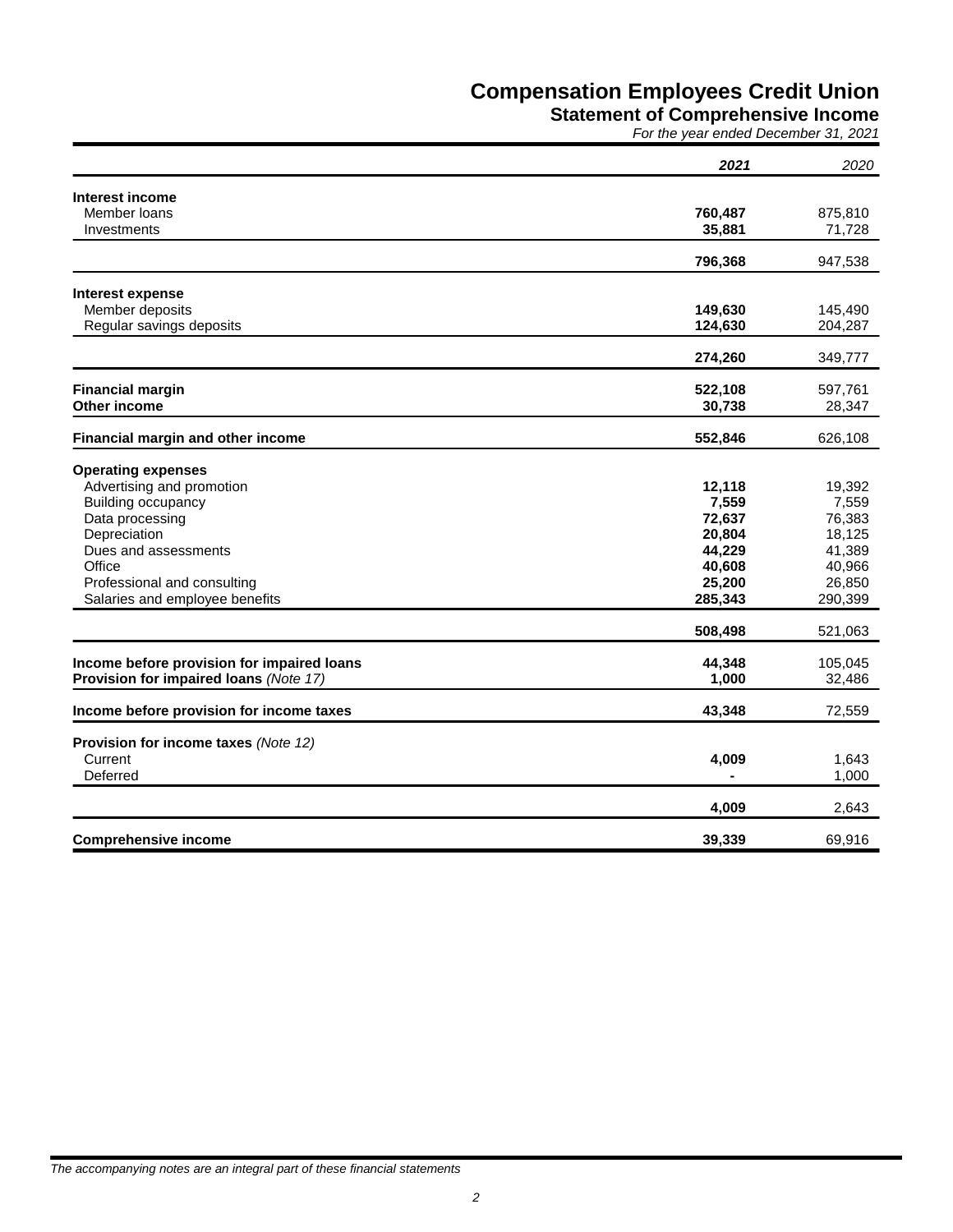## **Statement of Changes in Members' Equity**

*For the year ended December 31, 2021*

|                                  | <b>Equity</b><br>shares | <b>Retained</b><br>earnings | <b>Total members'</b><br>equity |
|----------------------------------|-------------------------|-----------------------------|---------------------------------|
| <b>Balance December 31, 2019</b> | 620,257                 | 1,834,725                   | 2,454,982                       |
| Comprehensive income             |                         | 69,916                      | 69,916                          |
| Equity share dividends           | ۰                       | (30, 771)                   | (30, 771)                       |
| Net issuance of equity shares    | 5,750                   |                             | 5,750                           |
| <b>Balance December 31, 2020</b> | 626,007                 | 1,873,870                   | 2,499,877                       |
| Comprehensive income             | $\blacksquare$          | 39,339                      | 39,339                          |
| Equity share dividends           |                         | (6,681)                     | (6,681)                         |
| Net redemption of equity shares  | (14, 220)               |                             | (14, 220)                       |
| <b>Balance December 31, 2021</b> | 611,787                 | 1,906,528                   | 2,518,315                       |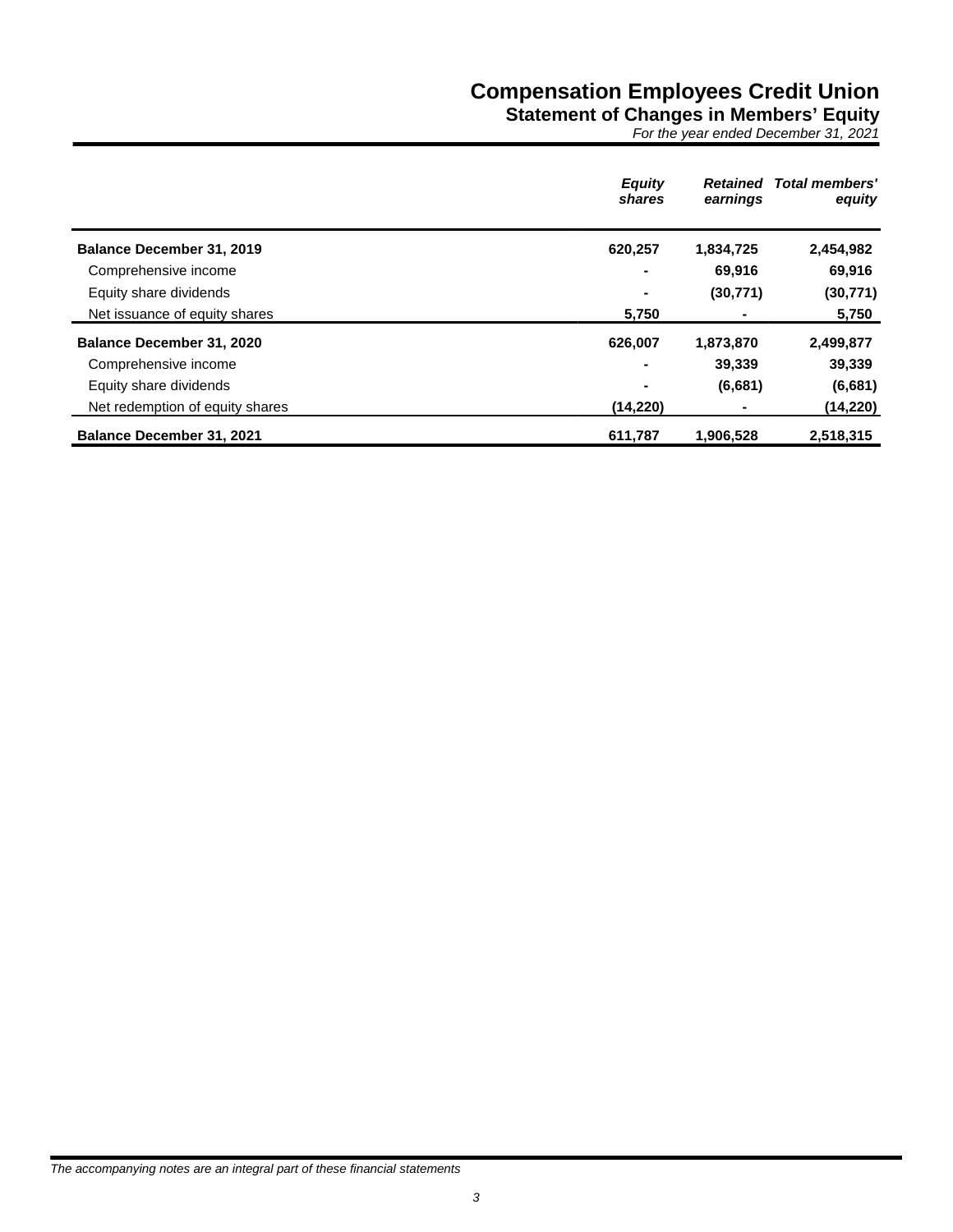## **Statement of Cash Flows**

*For the year ended December 31, 2021*

|                                                      | 2021          | 2020       |
|------------------------------------------------------|---------------|------------|
| Cash provided by (used for) the following activities |               |            |
| <b>Operating activities</b>                          |               |            |
| Comprehensive income                                 | 39,339        | 69,916     |
| Depreciation of intangible assets                    | 20,804        | 18,125     |
| Deferred income tax expense                          |               | 1,000      |
| Provision for impaired loans                         | 1.000         | 32,486     |
| Changes in working capital accounts:                 |               |            |
| Income taxes receivable                              | 1,366         | 2,389      |
| Prepaid expenses and deposits                        | (83,000)      |            |
| Accounts payable and accrued liabilities             | (564)         | 2,758      |
| Accrued interest on member loans receivable          | (1,405)       | 18,770     |
| Accrued interest on member deposits                  | (140, 215)    | (21, 617)  |
|                                                      | (162, 675)    | 123,827    |
| <b>Financing activities</b>                          |               |            |
| Net change in member deposits                        | 3,029,874     | 5,558,436  |
| Net change in equity shares                          | (14, 220)     | 5,750      |
| Equity share dividends                               | (6,681)       | (30, 771)  |
|                                                      | 3,008,973     | 5,533,415  |
|                                                      |               |            |
| <b>Investing activities</b>                          |               |            |
| Net change in member loans receivable                | (1, 189, 370) | 1,443,072  |
| Net change in investments                            | (2,330,750)   | 2,412,557  |
|                                                      | (3,520,120)   | 3,855,629  |
| Increase (decrease) in cash and cash equivalents     | (673, 822)    | 9,512,871  |
|                                                      |               |            |
| Cash and cash equivalents, beginning of year         | 12,425,320    | 2,912,449  |
| Cash and cash equivalents, end of year               | 11,751,498    | 12,425,320 |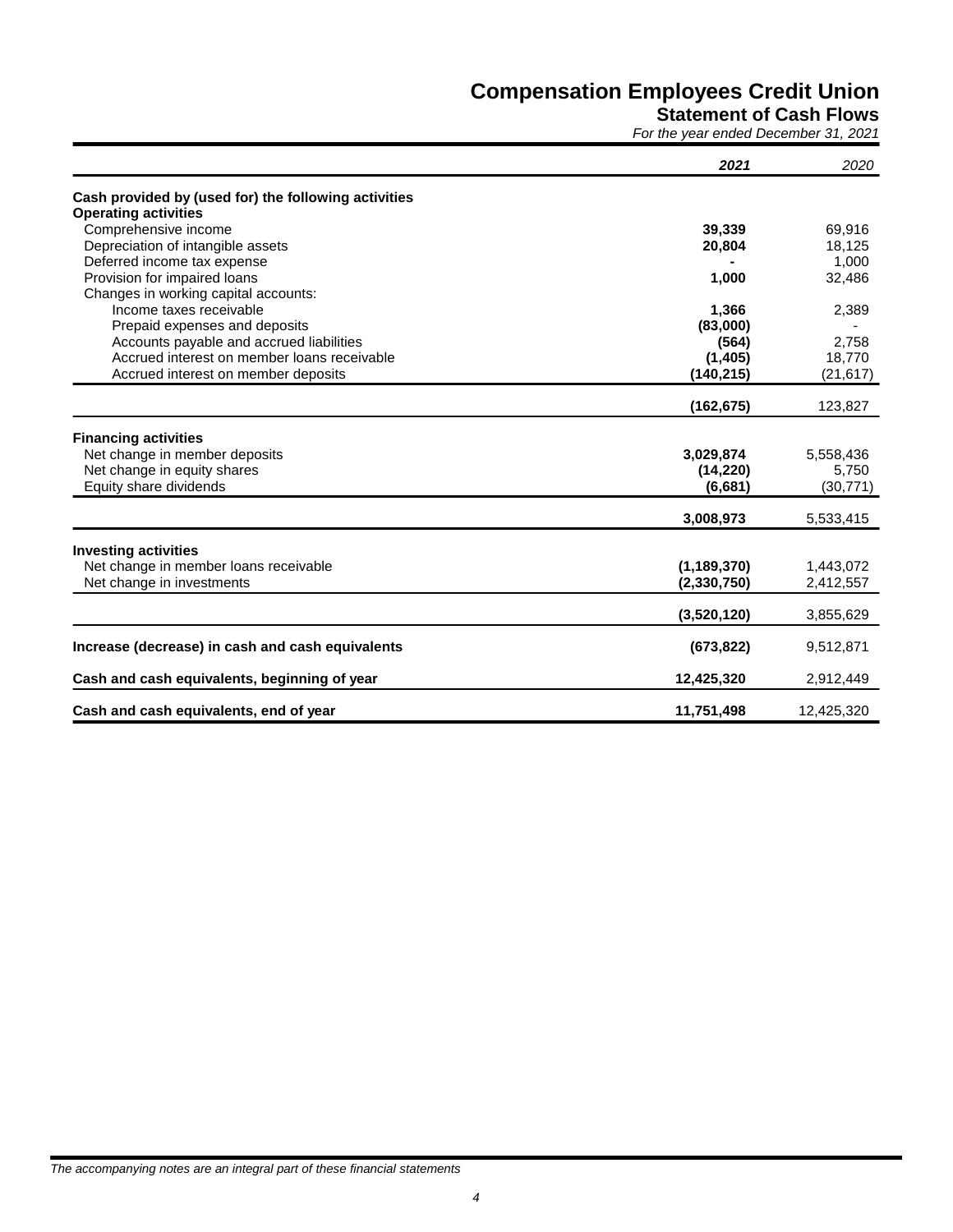#### **1. Reporting entity**

Compensation Employees Credit Union (the "Credit Union") was formed pursuant to the Credit Union Incorporations Act of the British Columbia and the operation of the Credit Union is subject to the Financial Institutions Act of British Columbia ("the Act").

The Credit Union serves members in the Lower Mainland area of British Columbia and the surrounding areas. The address of the Credit Union's registered office is 6951 Westminster Highway, Richmond, BC.

#### *Statement of compliance*

The financial statements have been prepared in accordance with International Financial Reporting Standards ("IFRSs") and interpretations adopted by the International Accounting Standards Board ("IASB").

These financial statements for the year ended December 31, 2021 were approved by the Board of Directors on February 22, 2022.

#### *Impact of COVID-19*

In March 2020, there was a global outbreak of COVID-19 (coronavirus), which has had a significant impact on businesses through the restrictions put in place by the Canadian, provincial and municipal governments regarding travel, business operations and isolation and quarantine orders. At this time, it is unknown the extent of the impact the COVID-19 outbreak may have on the Credit Union as this will depend on future developments that are highly uncertain and that cannot be predicted with confidence. These uncertainties arise from the inability to predict the ultimate geographic spread of the disease, and the duration of the outbreak, including the duration of travel restrictions, business closures or disruptions, and quarantine/isolation measures that are currently, or may be put, in place by Canada and other countries to fight the virus.

#### **2. Basis of preparation**

#### *Basis of measurement*

The financial statements have been prepared using the historical basis except for the revaluation of certain financial instruments.

#### *Functional and presentation currency*

These financial statements are presented in Canadian dollars, which is the Credit Union's functional currency.

#### *Significant accounting judgments, estimates and assumptions*

Since a determination of some assets and liabilities is dependent upon uncertain future events, the preparation of these financial statements requires the use of estimates and assumptions, which have been made by management using careful judgement. Actual results may differ from these estimates. The estimates, assumptions and judgments used in preparation of these financial statements include the measurement of the allowance for loan impairment, the estimate of fair value of financial instruments not traded on active markets, income taxes, and key assumptions in determining the allowance for expected credit losses.

Key assumptions concerning the future and other key sources of estimation uncertainty at the reporting date are discussed below.

#### *Financial instruments not traded on active markets*

For financial instruments not traded in active markets, fair values are determined using valuation techniques such as the discounted cash flow model that rely on assumptions that are based on observable active markets or rates. Certain assumptions take into consideration liquidity risk, credit risk and volatility.

#### *Income taxes*

The Credit Union periodically assesses its liabilities and contingencies related to income taxes for all years open to audit based on the latest information available. For matters where it is probable that an adjustment will be made, the Credit Union records its best estimate of the tax liability including the related interest and penalties in the current tax provision. Management believes that they have adequately provided for the probable outcome of these matters; however, the final outcome may result in a materially different outcome than the amount included in the tax liabilities.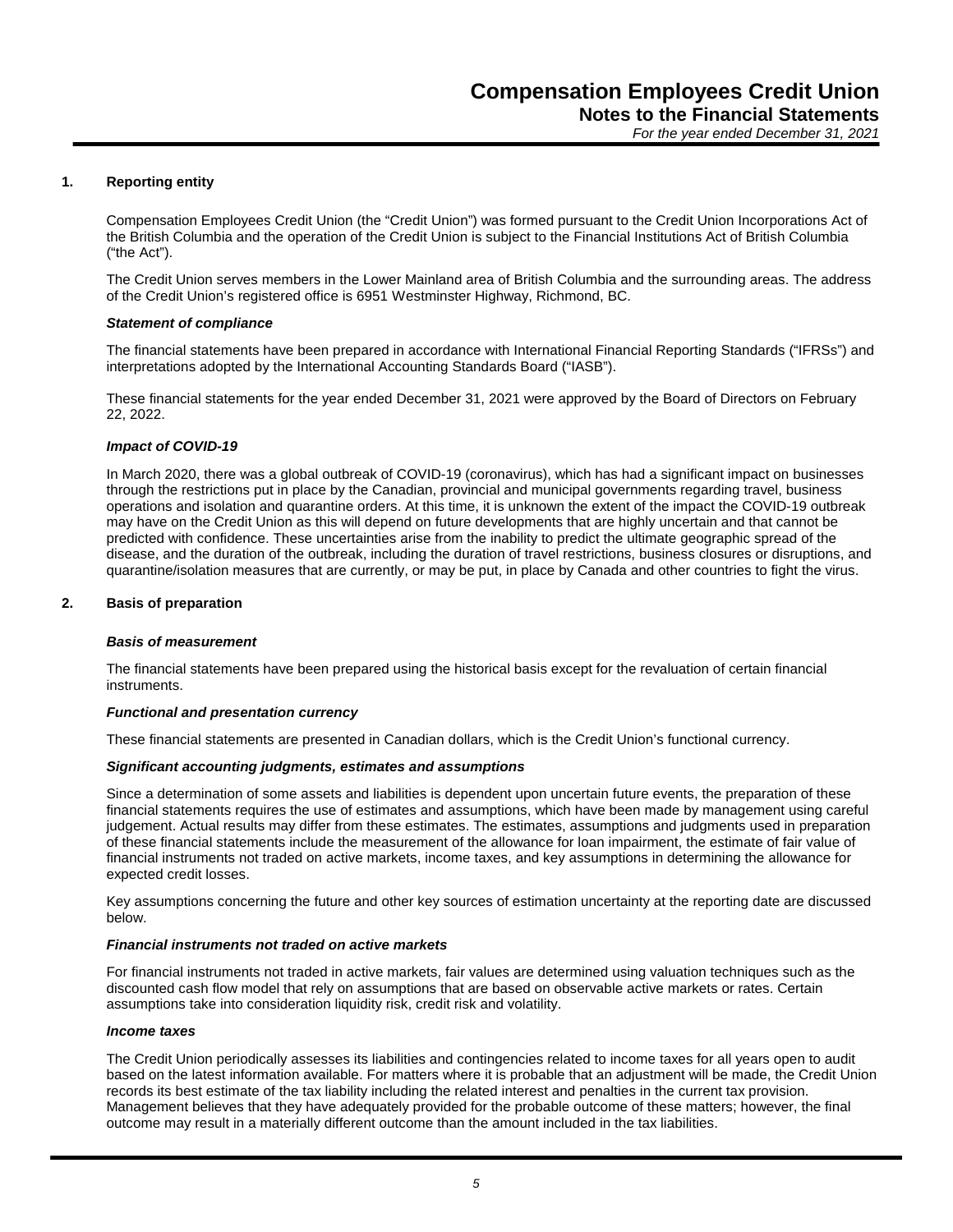#### **2. Basis of preparation** *(Continued from previous page)*

#### *Key assumptions in determining the allowance for expected credit losses*

At each reporting period, financial assets are assessed to determine whether their credit risk has increased significantly since initial recognition. In determining whether credit risk has significantly increased, management develops a number of assumptions about the following factors which impact the borrowers' ability to meet debt obligations:

- Expected significant increase in unemployment rates, interest rates
- Expected or actual changes in internal credit ratings of the borrowers or external credit ratings of the instrument
- The correlation between credit risk on all lending facilities of the same borrower
- Changes in the value of the collateral supporting the obligation or in the quality of third-party guarantees or credit enhancements

Significant judgments, estimates and assumptions are required when calculating the expected credit losses of financial assets. In measuring the 12-month and lifetime expected credit losses, management makes assumptions about prepayments, the timing and extent of missed payments or default events. In addition, management makes assumptions and estimates about the impact that future events may have on the historical data used to measure expected credit losses.

In estimating expected credit losses, the Credit Union develops a number of assumptions as follows:

- The period over which the Credit Union is exposed to credit risk, considering for example, prepayments, extension options, demand features
- The probability-weighted outcome, including identification of scenarios that specify the amount and timing of the cash flows for particular outcomes and the estimated probability of those outcomes
- The risk of default occurring on loans during their expected lives and during the next 12 months after the reporting date
- Expected cash short falls including, recoveries, costs to recover and the effects of any collateral or other credit enhancements
- Estimates of effective interest rates used in incorporating the time value of money

The above assumptions are based on historical information and adjusted for current conditions and forecasts of future economic conditions. The Credit Union determines adjustments needed to its historical assumptions by monitoring the correlation of the probability of default and loss rates with the following economic variables:

- Interest rates
- Unemployment rates
- Inflation
- Loan to Value ratios

The estimate of expected credit losses reflects an unbiased and probability-weighted amount that is determined by evaluating a range of possible outcomes that are neither best-case nor worse-case scenarios. The Credit Union uses judgment to weight these scenarios.

#### **3. Change in accounting policies**

#### *Standards and Interpretations effective in the current period*

The Credit Union adopted amendments to the following standards, effective January 1, 2021. Adoption of these amendments had no effect on the Credit Union's financial statements.

- IFRS 2 *Share-based payment*
- IFRS 3 *Business combinations*
- IFRS 10 *Consolidated financial statements*
- IFRS 13 *Fair value measurement*
- IAS 16 *Property, plant and equipment*
- IAS 38 *Intangible assets*
- IAS 39 *Financial instruments: recognition and measurement*
- IAS 40 *Investment property*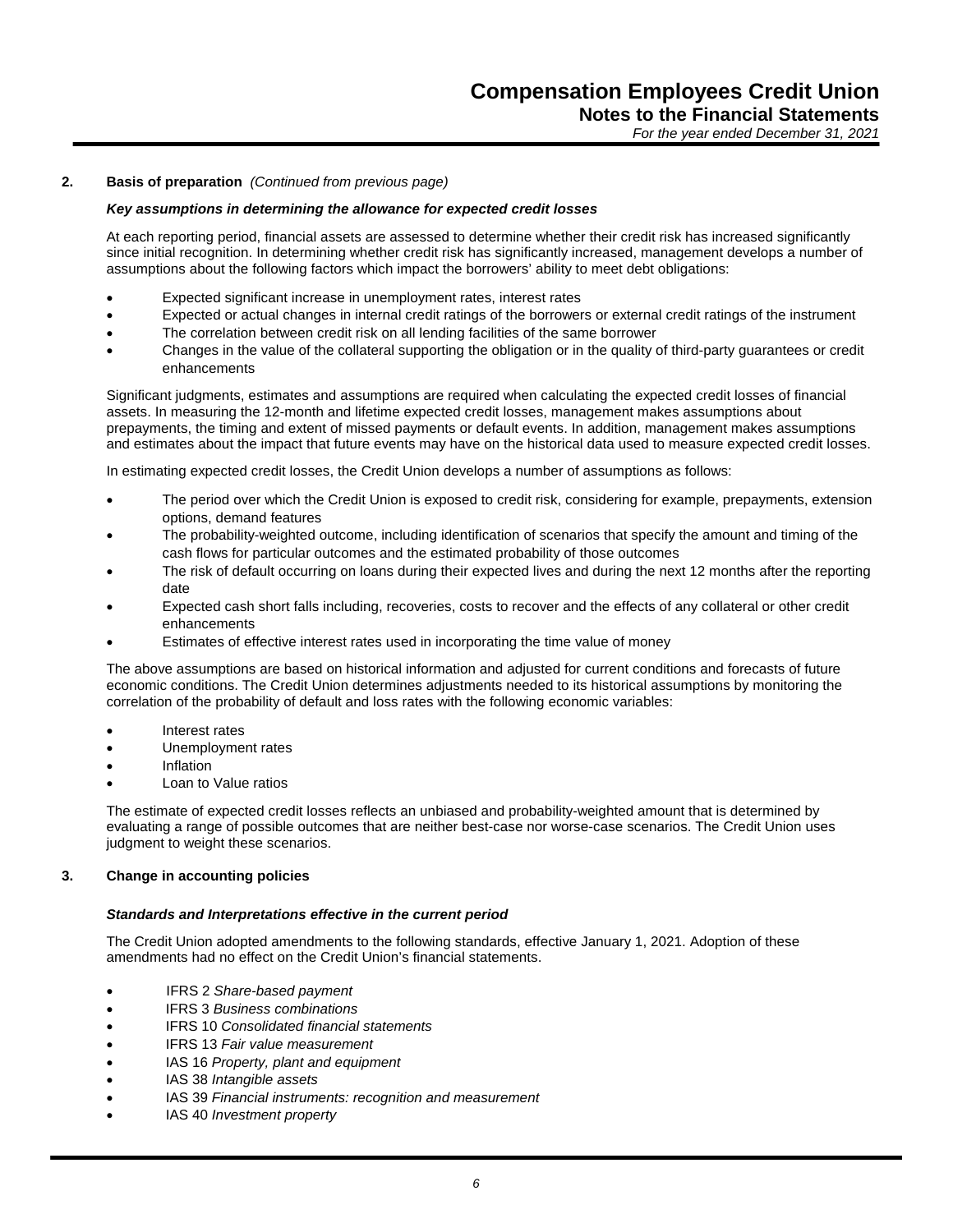#### **4. Summary of significant accounting policies**

#### *Cash and cash equivalents*

Cash and cash equivalents is comprised of cash on hand, demand deposits, term deposits maturing in less than three months and marketable securities maturing in less than three months.

#### *Investments*

Each investment is classified into one of the categories described under financial instruments. The classification dictates the accounting treatment for the carrying value and changes in that value.

#### *Term deposits*

Term deposits are accounted for at amortized cost.

#### *Central 1 shares and portfolio investments*

Central 1 shares and other portfolio investments are measured at fair value, with adjustments recognized in profit or loss.

#### *Marketable securities*

Marketable securities are measured at fair value, with adjustments recognized in other comprehensive income.

#### *Member loans receivable*

Member loans receivable are initially recognized at their fair value and subsequently measured at amortized cost. Amortized cost is calculated as the loans' principal amount, less any allowance for anticipated losses, plus accrued interest. Interest revenue is recorded on the accrual basis using the effective interest method. Loan administration fees are amortized over the term of the loan using the effective interest method. The effective interest rate is the rate that exactly discounts the estimated future cash receipts through the expected life of the financial asset to the carrying amount of the financial asset.

#### *Furniture and equipment*

Furniture and equipment is stated at cost less accumulated depreciation and impairment losses. Cost includes expenditures that are directly attributable to the acquisition of the asset. When parts of an item of equipment have different useful lives, they are accounted for as separate items of equipment.

All assets having limited useful lives are depreciated using the straight-line method over their estimated useful lives. Assets are depreciated from the date capitalized. The depreciation rates applicable for each class of asset during the current and comparative period are as follows:

#### *Years*

Furniture and fixtures 3-15 years

The residual value, useful life and depreciation method is reassessed at each reporting date.

#### *Intangible assets*

The Credit Union's only intangible asset is computer software which is amortized to comprehensive income on a straightline basis over 10 years. The useful life of computer software will be reviewed on an annual basis and the useful life is altered if estimates have changed significantly.

Gains or losses on the disposal of intangible assets will be determined as the difference between the net disposal proceeds and the carrying amount of the asset, and recognised in comprehensive income as other operating income or other operating costs, respectively.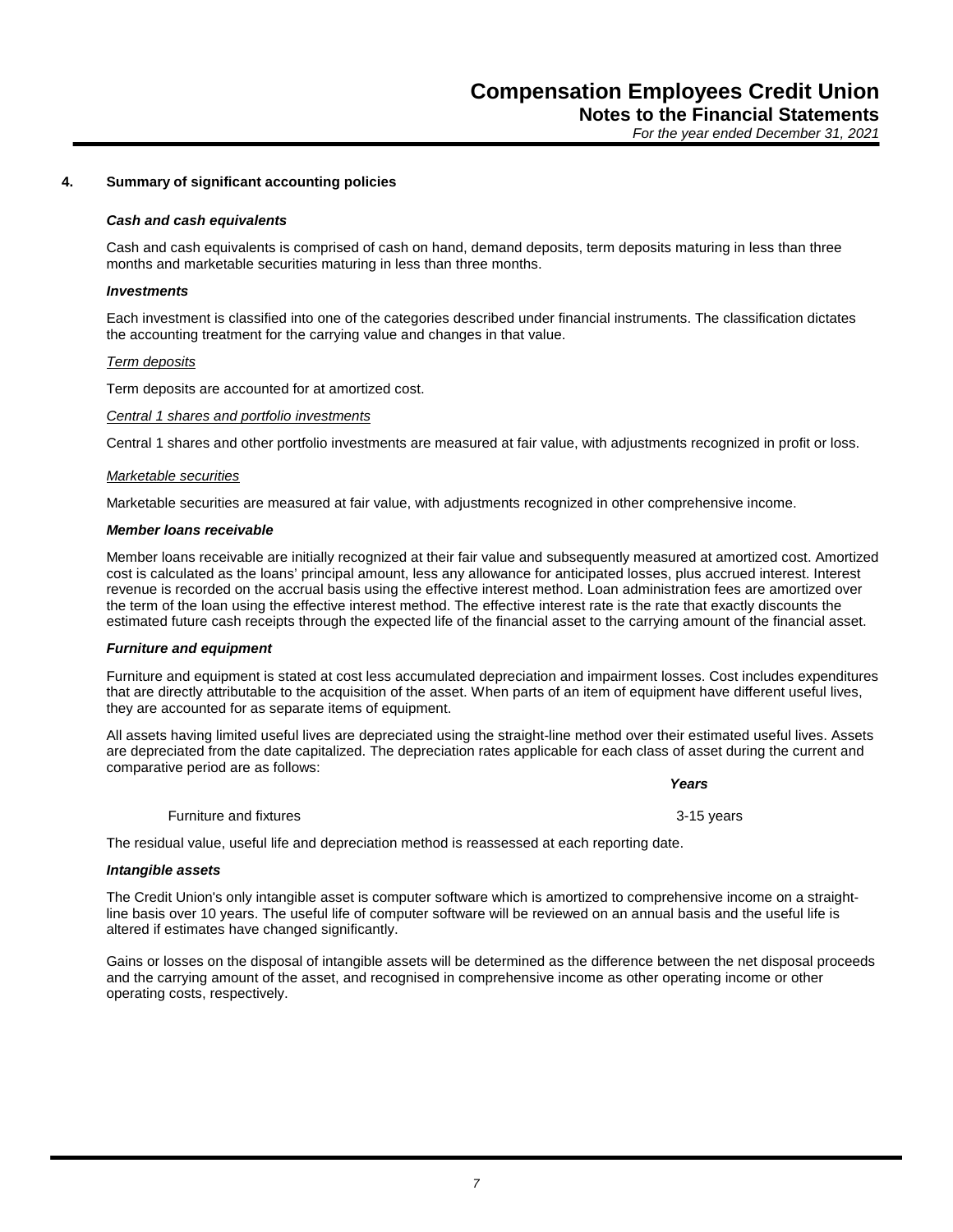#### **4. Summary of significant accounting policies** *(Continued from previous page)*

#### *Impairment of non-financial assets*

At the end of each reporting period, the Credit Union reviews the carrying amounts of its tangible and intangible assets to determine whether there is any indication that those assets have suffered an impairment loss. If any such indication exists, the recoverable amount of the asset is estimated in order to determine the extent of the impairment loss (if any). Where it is not possible to estimate the recoverable amount of an individual asset, the Credit Union estimates the recoverable amount of the cash-generating units ("CGU") to which the asset belongs. Where a reasonable and consistent basis of allocation can be identified, corporate assets are also allocated to individual CGU's, or otherwise they are allocated to the smallest group of CGU's for which a reasonable and consistent allocation basis can be identified. Intangible assets with indefinite useful lives and intangible assets not yet available for use are tested for impairment at least annually, and whenever there is an indication that the asset may be impaired.

Recoverable amount is the higher of fair value less costs to sell and value in use. In assessing value in use, the estimated future cash flows are discounted to their present value using a pre-tax discount rate that reflects current market assessments of the time value of money and the risks specific to the asset for which the estimates of future cash flows have not been adjusted.

If the recoverable amount of an asset or CGU is estimated to be less than its carrying amount, the carrying amount of the asset or CGU is reduced to its recoverable amount. An impairment loss is recognized immediately in comprehensive income.

Where an impairment loss subsequently reverses, the carrying amount of the asset or CGU is increased to the revised estimate of its recoverable amount, but so that the increased carrying amount does not exceed the carrying amount that would have been determined had no impairment loss been recognized for the asset or CGU in prior years. A reversal of an impairment loss is recognized immediately in comprehensive income.

#### *Member deposits*

Member deposits are initially recognized at fair value, and are subsequently measured at amortized cost using the effective interest rate method.

#### *Accounts payable and accrued liabilities*

Accounts payable and accrued liabilities are initially recorded at fair value and are subsequently carried at amortized cost, which approximates fair value due to the short term nature of these liabilities.

#### *Equity shares*

Equity shares are classified as liabilities or members' equity in accordance with their terms. Equity shares redeemable at the option of the member, either on demand or on withdrawal from membership, are classified as liabilities. Shares redeemable at the discretion of the Credit Union board of directors are classified as equity. Shares redeemable subject to regulatory restrictions are accounted for using the criteria set out in IFRIC 2 *Members' Shares in Cooperative Entities and Similar Instruments*.

#### *Income taxes*

Current and deferred income taxes are recognized in comprehensive income except to the extent that the tax is recognized either in other comprehensive income or directly in equity, or the tax arises from a business combination.

Current tax assets and liabilities for the current and prior periods are measured at the amount expected to be recovered from or paid to the taxation authorities. The calculation of current tax is based on the tax rates and tax laws that have been enacted or substantively enacted by the end of the reporting period.

Deferred tax assets and liabilities are measured at the tax rates that are expected to apply to the period when the assets are realized or the liabilities are settled. The calculation of deferred tax is based on the tax rates and tax laws that have been enacted or substantively enacted by the end of the reporting year. Deferred tax assets are recognized to the extent that it is probable that future taxable profit will be available against which the temporary differences can be utilized.

Deferred tax assets and liabilities are recognized where the carrying amount of an asset or liability differs from its tax base, except for taxable temporary differences arising on the initial recognition of goodwill and temporary differences arising on the initial recognition of an asset or liability in a transaction which is not a business combination and at the time of the transaction affects neither accounting or taxable income.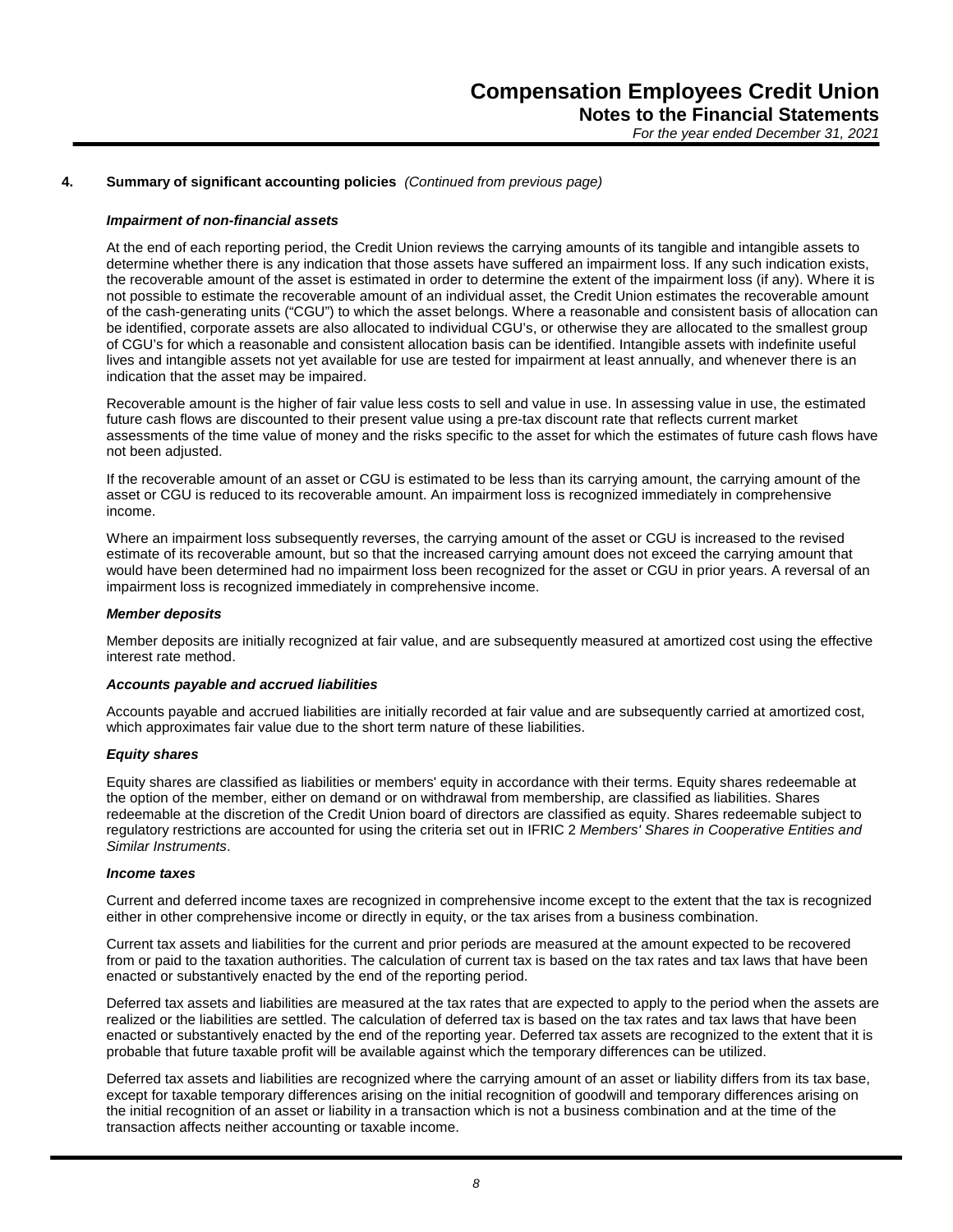#### **4. Summary of significant accounting policies** *(Continued from previous page)*

Recognition of deferred tax assets for unused tax losses, tax credits and deductible temporary differences is restricted to those instances where it is probable that future taxable profit will be available which allow the deferred tax asset to be utilized. Deferred tax assets are reviewed at each reporting date and are reduced to the extent that it is no longer probable that the related tax benefit will be realized.

#### *Foreign currency translation*

Transactions denominated in foreign currencies are translated into the functional currency of the Credit Union at exchange rates prevailing at the transaction dates (spot exchange rates). Monetary assets and liabilities are retranslated at the exchange rates at the statement of financial position date. Exchange gains and losses on translation or settlement are recognized in comprehensive income for the current period.

Non-monetary items that are measured at historical cost are translated using the exchange rates at the date of the transaction and non-monetary items that are measured at fair value are translated using the exchange rates at the date when the items' fair value was determined. Translation gains and losses are included in comprehensive income.

#### *Financial instruments*

#### **Financial assets**

#### **Recognition and initial measurement**

The Credit Union recognizes financial assets when it becomes party to the contractual provisions of the instrument. Financial assets are measured initially at their fair value plus, in the case of financial assets not subsequently measured at fair value through profit or loss, transaction costs that are directly attributable to their acquisition. Transaction costs attributable to the acquisition of financial assets subsequently measured at fair value through profit or loss are expensed in profit or loss when incurred.

#### **Classification and subsequent measurement**

On initial recognition, financial assets are classified as subsequently measured at amortized cost, fair value through other comprehensive income (FVOCI) or fair value through profit or loss (FVTPL). The Credit Union determines the classification of its financial assets, together with any embedded derivatives, based on the business model for managing the financial assets and their contractual cash flow characteristics.

Financial assets are classified as follows:

- Amortized cost Assets that are held for collection of contractual cash flows where those cash flows are solely payments of principal and interest are measured at amortized cost. Interest revenue is calculated using the effective interest method and gains or losses arising from impairment, foreign exchange and derecognition are recognized in profit or loss. Financial assets measured at amortized cost are comprised of member loans receivable and term deposits.
- Fair value through other comprehensive income Assets that are held for collection of contractual cash flows and for selling the financial assets, and for which the contractual cash flows are solely payments of principal and interest, are measured at fair value through other comprehensive income. Interest income calculated using the effective interest method and gains or losses arising from impairment and foreign exchange are recognized in profit or loss. All other changes in the carrying amount of the financial assets are recognized in other comprehensive income. Upon derecognition, the cumulative gain or loss previously recognized in other comprehensive income is reclassified to profit or loss. The Credit Union has no financial assets measured at fair value through other comprehensive income.
- Fair value through profit or loss Assets that do not meet the criteria to be measured at amortized cost, or fair value through other comprehensive income, are measured at fair value through profit or loss. All interest income and charges in the financial assets' carrying amount are recognized in profit or loss. The Credit Union measures all equity investments at fair value with changes in fair value are recorded in profit or loss. Included in this classification are cash and cash equivalents, marketable securities, Central 1 shares and other portfolio investments in co-operative associations.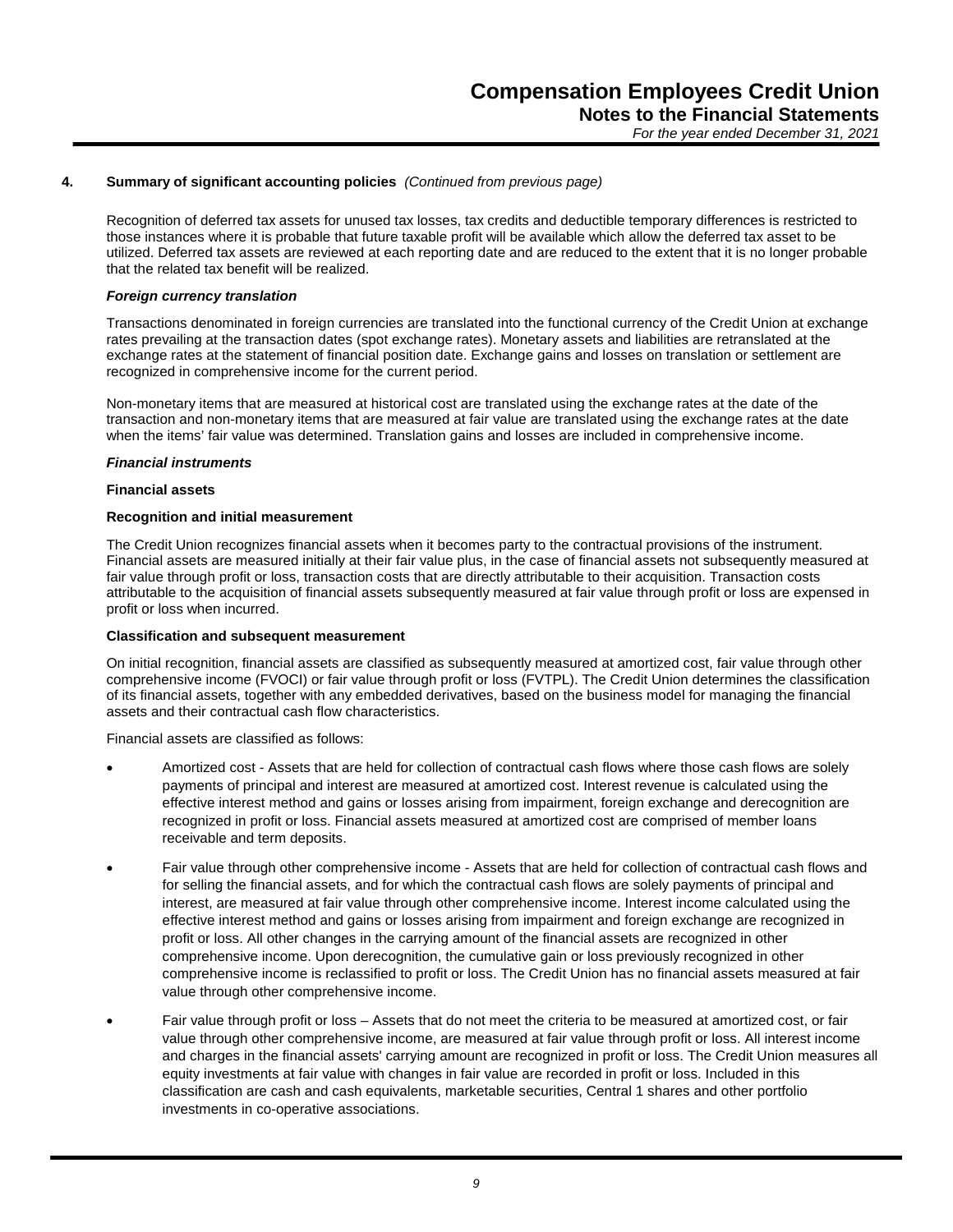#### **4. Summary of significant accounting policies** *(Continued from previous page)*

#### **Impairment**

The Credit Union recognizes a loss allowance for the expected credit losses associated with its financial assets, other than debt instruments measured at fair value through profit or loss and equity investments. Expected credit losses are measured to reflect a probability-weighted amount, the time value of money, and reasonable and supportable information regarding past events, current conditions and forecasts of future economic conditions.

For member loans receivable the Credit Union records a loss allowance equal to the expected credit losses resulting from default events that are possible within the next 12-month period, unless there has been a significant increase in credit risk since initial recognition. For those financial assets for which the Credit Union assessed that a significant increase in credit risk has occurred, the Credit Union records a loss allowance equal to the expected credit losses resulting from all possible default events over the assets' contractual lifetime.

The Credit Union assesses whether a financial asset is credit-impaired at the reporting date. Regular indicators that a financial instrument is credit-impaired include significant financial difficulties as evidenced through borrowing patterns or observed balances in other accounts, breaches of borrowing contracts such as default events or breaches of borrowing covenants, and requests to restructure loan payment schedules. For financial assets assessed as credit-impaired at the reporting date, the Credit Union continues to recognize a loss allowance equal to lifetime expected credit losses.

Loss allowances for expected credit losses are presented in the statement of financial position as follows:

 For financial assets measured at amortized cost, as a deduction from the gross carrying amount of the financial asset.

Financial assets are written off when the Credit Union has no reasonable expectations of recovering all or any portion thereof.

#### **Derecognition of financial assets**

The Credit Union derecognizes a financial asset when its contractual rights to the cash flows from the financial asset expire, or the financial asset has been transferred under particular circumstances.

For this purpose, a financial asset is transferred if the Credit Union either:

- Transfers the right to receive the contractual cash flows of the financial asset, or;
- Retains the right to receive the contractual cash flows of the financial asset, but assumes an obligation to pay received cash flows in full to one or more third parties without material delay and is prohibited from further selling or transferring the financial asset.

Transferred financial assets are evaluated to determine the extent to which the Credit Union retains the risks and rewards of ownership. When the Credit Union neither transfers nor retains substantially all the risks and rewards of ownership of the financial asset, it evaluates whether it has retained control of the financial asset.

#### *Financial liabilities*

#### **Recognition and initial measurement**

The Credit Union recognizes a financial liability when it becomes party to the contractual provisions of the instrument. At initial recognition, the Credit Union measures financial liabilities at their fair value plus transaction costs that are directly attributable to their issuance, with the exception of financial liabilities subsequently measured at fair value through profit or loss for which transaction costs are immediately recorded in profit or loss.

Where an instrument contains both a liability and equity component, these components are recognized separately based on the substance of the instrument, with the liability component measured initially at fair value and the equity component assigned the residual amount.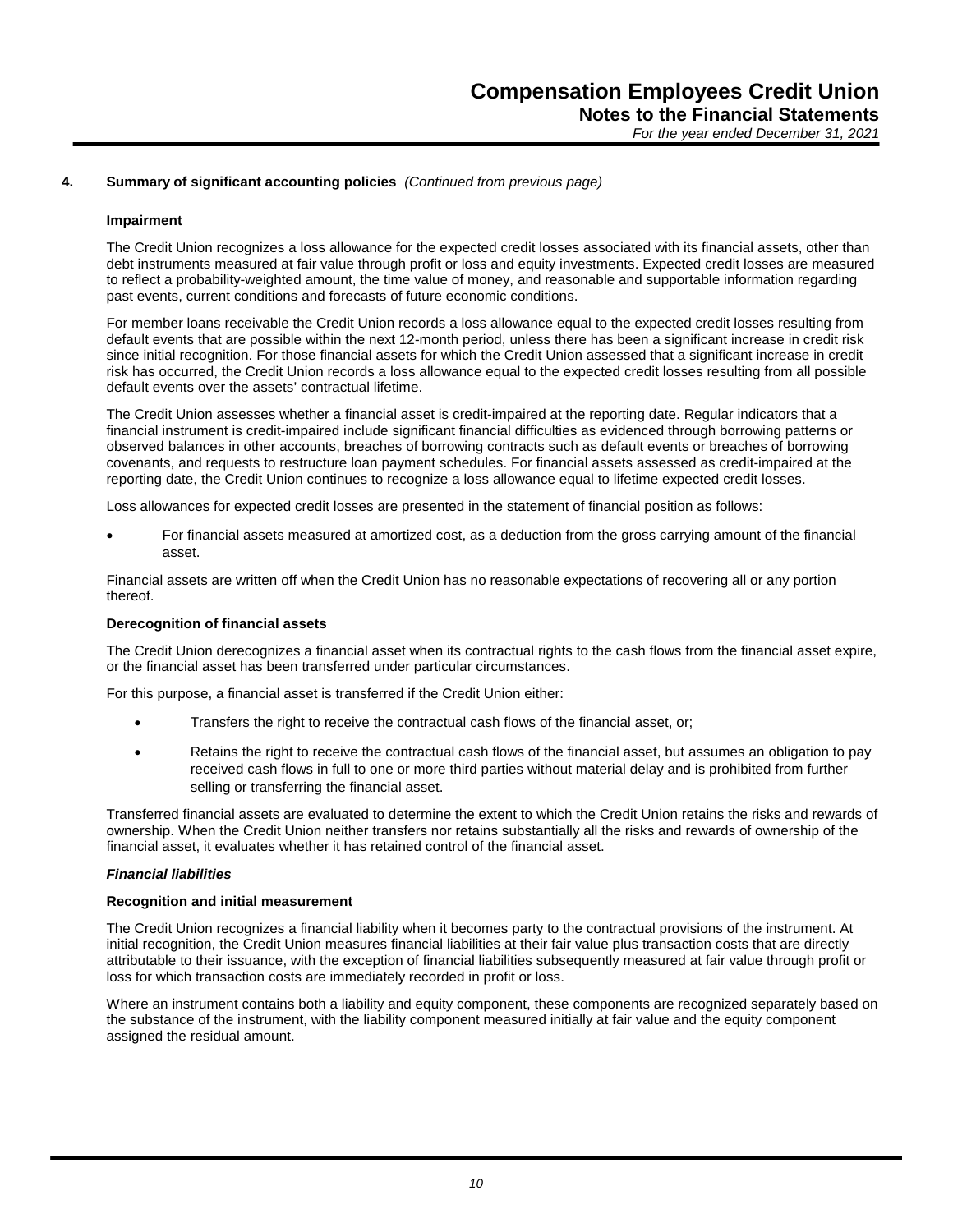#### **4. Summary of significant accounting policies** *(Continued from previous page)*

#### **Classification and subsequent measurement**

Financial instruments classified as other financial liabilities include all member deposits, borrowings, and accounts payable and accrued liabilities. All financial liabilities are initially measured at fair value.

Subsequent to initial recognition, financial liabilities are measured at amortized cost or fair value through profit or loss.

#### **Derecognition of financial liabilities**

The Credit Union derecognizes a financial liability only when its contractual obligations are discharged, cancelled or expire.

#### **Revenue recognition**

The following describes the Credit Union's principal activities from which it generates revenue:

#### **Investment income**

Investment income is recognized as interest is earned on interest-bearing investments, and when dividends are declared on shares.

#### **Interest**

Interest income is recognized in comprehensive income for all financial assets measured at amortized cost using the effective interest rate method. The effective interest rate is the rate that discounts estimated future cash flows through the expected life of the financial instrument back to the net carrying amount of the financial asset. The application of the method has the effect of recognizing revenue of the financial instrument evenly in proportion to the amount outstanding over the period to maturity or repayment.

Fees related to the origination or renewal of a loan are considered an integral part of the yield earned on a loan and are recognized using the effective interest method over the estimated repayment term of the related loan.

Revenue from the provision of services to members is recognized when earned, specifically when amounts are fixed or can be determined and the ability to collect is reasonably assured.

#### *Pension plan*

The Credit Union participates in a multi-credit union defined contribution pension plan and recognizes contributions as an expense in the year to which they relate.

#### *Fair value measurements*

The Credit Union classifies fair value measurements recognized in the statement of financial position using a three-tier fair value hierarchy, which prioritizes the inputs used in measuring fair value as follows:

- Level 1: Quoted prices (unadjusted) are available in active markets for identical assets or liabilities;
- Level 2: Inputs other than quoted prices in active markets that are observable for the asset or liability, either directly or indirectly; and
- Level 3: Unobservable inputs in which there is little or no market data, which require the Credit Union to develop its own assumptions.

Fair value measurements are classified in the fair value hierarchy based on the lowest level input that is significant to that fair value measurement. This assessment requires judgment, considering factors specific to an asset or a liability and may affect placement within the fair value hierarchy.

#### *Standards issued but not yet effective*

The Credit Union has not yet applied the following new standards, interpretations and amendments to standards that have been issued as at December 31, 2021 but are not yet effective. Unless otherwise stated, the Credit Union does not plan to early adopt any of these new or amended standards and interpretations.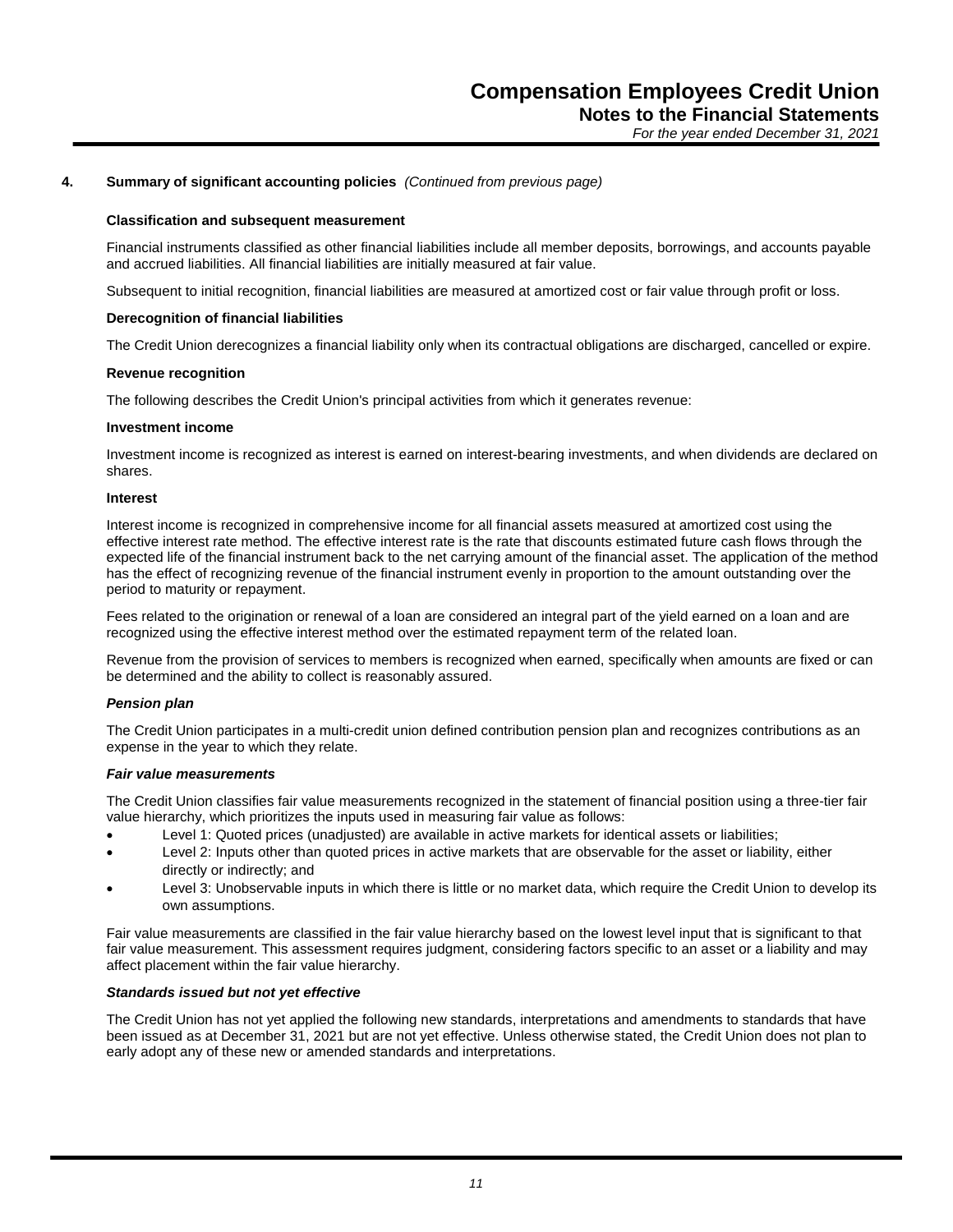#### *IFRS 16 Leases*

Amendments to IFRS 16, issued in March 2021, extend the availability of the exemption for COVID-19 related rent concessions by one year to June 30, 2022. The exemption applies to rent concessions for which any reduction in lease payments affects only payments originally due on or before June 30, 2022, provided that the other conditions for applying the practical expedient are met.

The amendments are effective for transactions for annual reporting periods beginning on or after April 1, 2021. The Credit Union does not expect the amendments to have a material impact on its financial statements.

#### *IAS 1 Presentation of Financial Statements and IFRS Practice Statement 2 Making Materiality Judgements*

Amendments to IAS 1 and IFRS Practice Statement 2, issued in February 2021, help entities provide accounting policy disclosures that are more useful to primary users of financial statements by replacing the requirement to disclose "significant" accounting policies with a requirement to disclose "material" accounting policies and providing guidance to explain and demonstrate the application of the four-step materiality process to accounting policy disclosures.

The amendments are effective for annual periods beginning on or after January 1, 2023 and are required to be applied prospectively. The Credit Union does not expect these amendments to have a material impact on its financial statements.

#### *IAS 12 Income Taxes*

Amendments to IAS 12, issued in May 2021, narrow the scope of the recognition exemption to require an entity to recognize deferred tax on initial recognition of particular transactions, to the extent that transaction gives rise to equal taxable and deductible temporary differences. These amendments apply to transactions for which an entity recognizes both an asset and liability, for example leases and decommissioning liabilities.

The amendments are effective for annual periods beginning on or after January 1, 2023. The Credit Union does not expect these amendments to have a material impact on its financial statements.

#### *IAS 16 Property, Plant, and Equipment*

Amendments to IAS 16, issued in May 2020, prohibit an entity from deducting from the cost of an item of property, plant and equipment any proceeds from selling items produced while bringing that asset to the location and condition necessary for it to be available for use. Instead, the proceeds from selling such items, and the costs of producing those items, would be recognized in profit or loss.

The amendments are effective for annual periods beginning on or after January 1, 2022. The Credit Union does not expect the amendments to have a material impact on its financial statements.

#### *IAS 37 Provisions, Contingent Liabilities and Contingent Assets*

Amendments to IAS 37, issued in May 2020, specify that in assessing whether a contract is onerous under IAS 37, the cost of fulfilling a contract includes both the incremental costs and an allocation of costs that relate directly to contract activities. The amendments also include examples of costs that do, and do not, relate directly to a contract.

The amendments are effective for annual periods beginning on or after January 1, 2022. The Credit Union does not expect the amendments to have a material impact on its financial statements.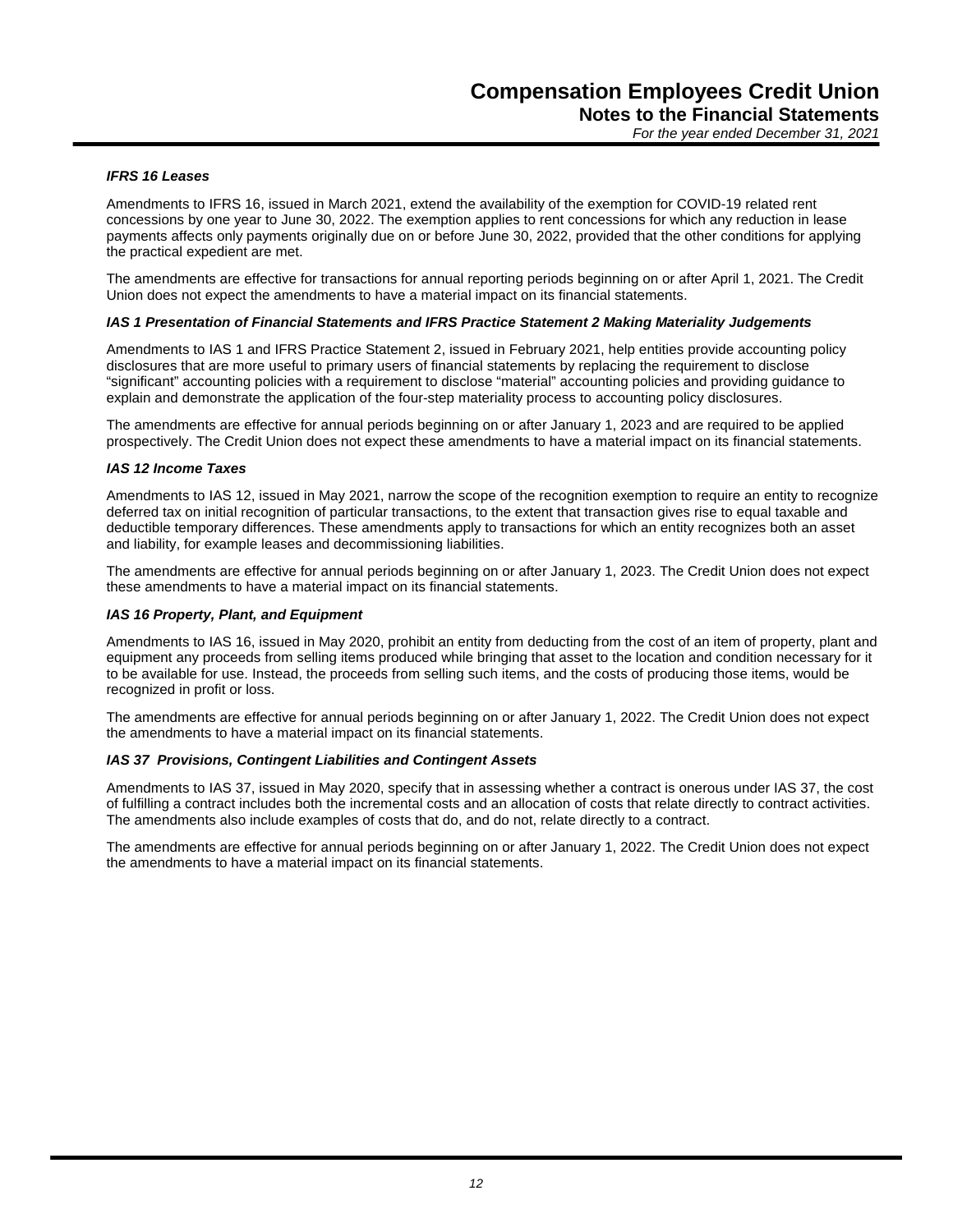## **5. Cash and cash equivalents**

|                                                                                                              | 2021                | 2020       |
|--------------------------------------------------------------------------------------------------------------|---------------------|------------|
| Cash on hand                                                                                                 | 11,206,507          | 10,024,922 |
| Term deposits maturing in less than three months<br>Marketable securities maturing in less than three months | 544,991             | 2,400,398  |
|                                                                                                              |                     |            |
|                                                                                                              | 11,751,498          | 12,425,320 |
|                                                                                                              | 2021                | 2020       |
|                                                                                                              |                     |            |
| Marketable securities carried at fair value through profit or loss<br>Central 1 shares                       | 2,439,759<br>11,291 | 130,136    |
| Other portfolio investments - Co-operative association shares                                                | 12,606              | 12,606     |
| Accrued interest on investments                                                                              | 9,836               |            |
|                                                                                                              | 2,473,492           | 142,742    |

### **7. Member loans receivable**

Principal and allowance by loan type:

*2021*

|                                             | <b>Allowance for</b> |                                        |                              |
|---------------------------------------------|----------------------|----------------------------------------|------------------------------|
|                                             | <b>Principal</b>     | <b>loan</b><br>impairment<br>(Note 17) | <b>Net carrying</b><br>value |
| Personal and other                          | 2,212,767            | 53,000                                 | 2,159,767                    |
| Real estate secured                         | 20,574,790           | -                                      | 20,574,790                   |
| Accrued interest on member loans receivable | 17.437               |                                        | 17,437                       |
| Total                                       | 22,804,994           | 53,000                                 | 22,751,994                   |

*2020*

|                                             | Principal  | Allowance for<br>loan<br>impairment<br>(Note 17) | Net carrying<br>value |
|---------------------------------------------|------------|--------------------------------------------------|-----------------------|
| Personal and other                          | 2,680,337  | 52,000                                           | 2,628,337             |
| Real estate secured                         | 18,917,850 |                                                  | 18,917,850            |
| Accrued interest on member loans receivable | 16.032     |                                                  | 16,032                |
| <b>Total</b>                                | 21,614,219 | 52,000                                           | 21,562,219            |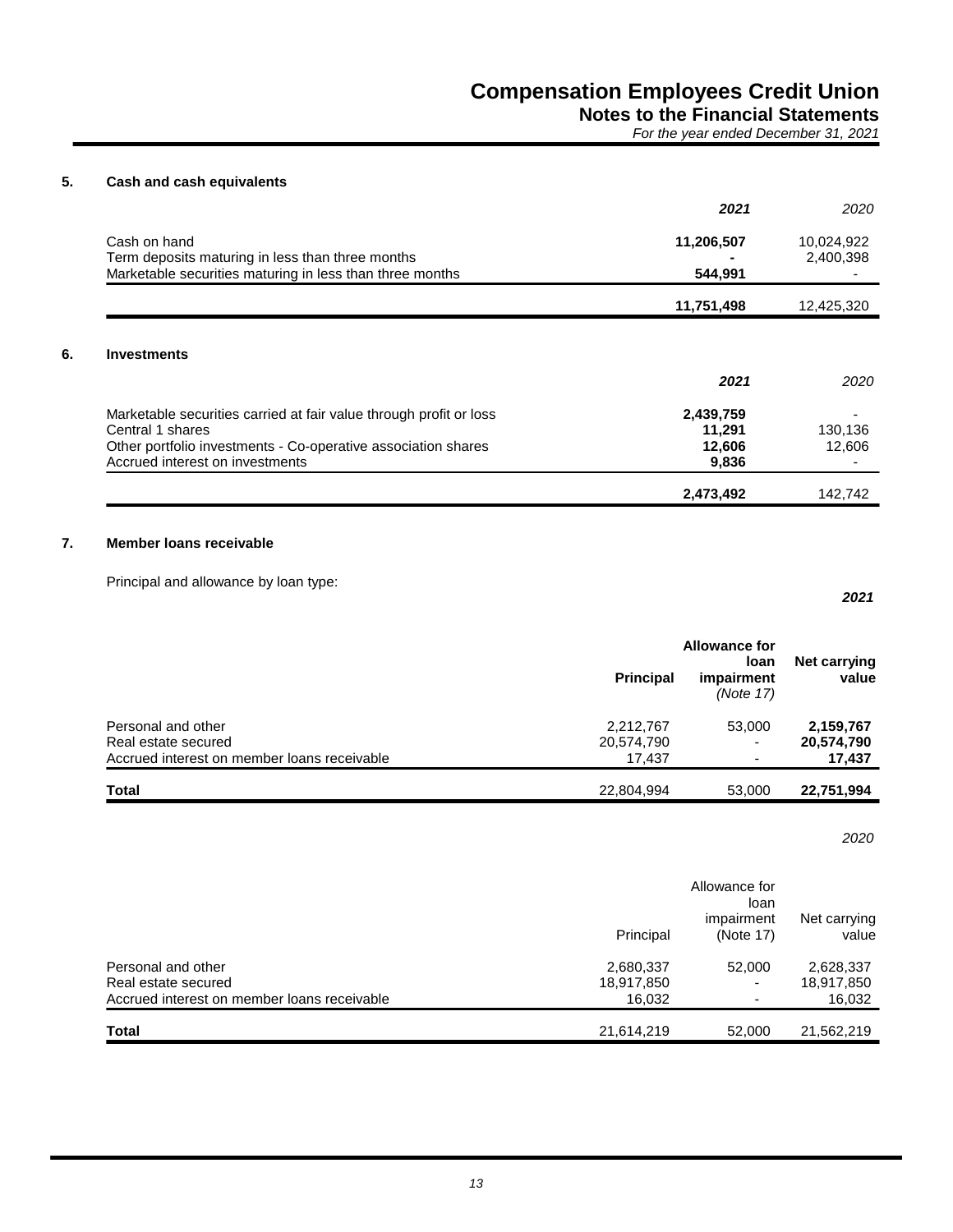**Notes to the Financial Statements** *For the year ended December 31, 2021*

### **8. Furniture and equipment**

Furniture and equipment with a cost of \$141,915 (2020 - \$141,915) has been fully depreciated, however it is still in use.

### **9. Prepaid expenses and deposits**

|                                               | 2021   | 2020               |
|-----------------------------------------------|--------|--------------------|
| Central 1 payments modernization cost sharing | 83,000 |                    |
| Intangible assets                             |        |                    |
|                                               |        | <b>Banking</b>     |
|                                               |        | system<br>software |
| Cost                                          |        |                    |
| Balance at January 1, 2020                    |        | 297,412            |
| Balance at December 31, 2020                  |        | 297,412            |
| Balance at January 1, 2021                    |        | 297,412            |
| Balance at December 31, 2021                  |        | 297,412            |
| <b>Depreciation and impairment losses</b>     |        |                    |
| Balance at January 1, 2020                    |        | 109,697            |
| Depreciation                                  |        | 18,125             |
| Balance at December 31, 2020                  |        | 127,822            |
| Balance at January 1, 2021                    |        | 127,822            |
| Depreciation                                  |        | 20,804             |
| Balance at December 31, 2021                  |        | 148,626            |
| Net book value                                |        |                    |
| At December 31, 2020                          |        | 169,590            |
| At December 31, 2021                          |        | 148,786            |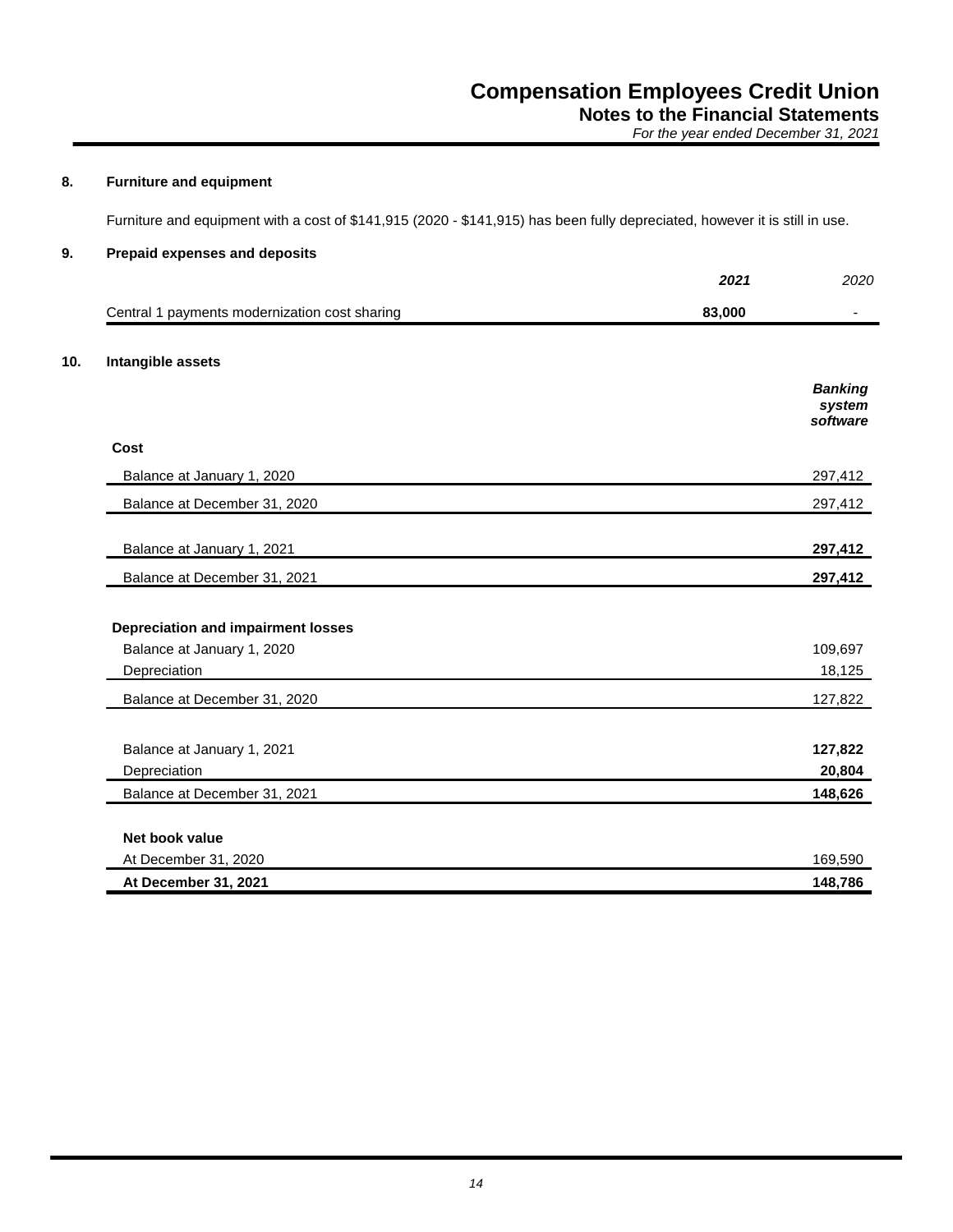**Notes to the Financial Statements**

*For the year ended December 31, 2021*

#### **11. Member deposits**

|                                     | 2021       | 2020       |
|-------------------------------------|------------|------------|
| Demand                              | 23,276,823 | 21,248,561 |
| Terms                               | 4,553,418  | 4,204,623  |
| Registered savings plans            | 6,613,705  | 5,960,889  |
| Accrued interest on member deposits | 209,060    | 349,275    |
|                                     | 34,653,006 | 31,763,348 |

#### **12. Income taxes**

Reasons for the difference between income tax expense for the year and the expected income taxes based on

|                                              | 2021      | 2020     |
|----------------------------------------------|-----------|----------|
| Income tax expense at the statutory tax rate | 11.704    | 19.591   |
| Small business deduction                     | (5,834)   | (2,390)  |
| Items not deductible for tax purposes        | 49,509    | 68,822   |
| Items deductible for tax purposes            | (51, 370) | (84,380) |
| Income tax expense                           | 4.009     | 1.643    |

The movement in 2021 deferred income tax assets (liabilities) are:

|                                           | Jan 1, 2021 | Recognized in<br>comprehensive<br>income | Dec 31, 2021 |
|-------------------------------------------|-------------|------------------------------------------|--------------|
| Deferred income tax assets (liabilities): |             |                                          |              |
| Allowance for impaired loans              | (2,000)     | 500                                      | (1,500)      |
| Furniture and equipment                   | 2,000       | (500)                                    | 1,500        |
| Intangible assets                         | (15,000)    |                                          | (15,000)     |
|                                           | (15,000)    | $\overline{\phantom{0}}$                 | (15,000)     |

The movement in 2020 deferred income tax assets (liabilities) are:

|                                           | Jan 1, 2020 | Recognized in<br>comprehensive<br>income | Dec 31, 2020 |
|-------------------------------------------|-------------|------------------------------------------|--------------|
| Deferred income tax assets (liabilities): |             |                                          |              |
| Allowance for impaired loans              | (2,000)     |                                          | (2,000)      |
| Furniture and equipment                   | 2,300       | (300)                                    | 2,000        |
| Intangible assets                         | (14,300)    | (700)                                    | (15,000)     |
|                                           | (14,000)    | (1,000)                                  | (15,000)     |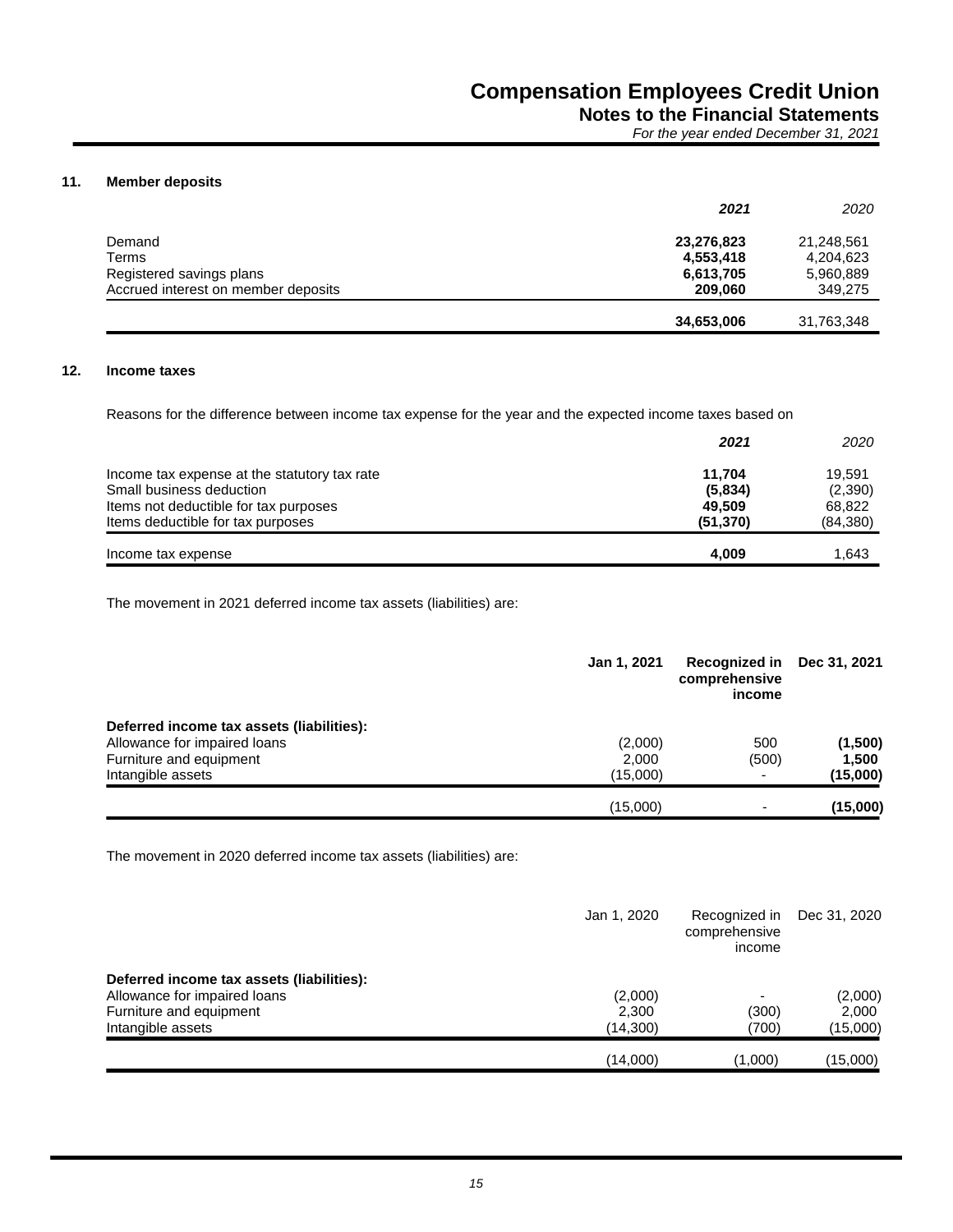#### **13. Borrowings**

The Credit Union has available an operating line of credit and a term loan agreement to a maximum borrowing position of \$1,400,000 (2020 - \$1,500,000) with Central 1. Borrowings are secured by an assignment, hypothecation, charge and pledge of all book debts and accounts to Central 1 and bear an annual interest rate based on the Chartered Banks overnight funds rate, with no fixed repayment dates. As at December 31, 2021, the Credit Union has not utilized this facility.

#### **14. Equity shares**

Authorized:

Unlimited number of equity shares, at an issue price of \$1

Issued:

|                                    | 2021    | 2020    |
|------------------------------------|---------|---------|
| Member shares classified as equity |         |         |
| Equity shares                      | 611.787 | 626,007 |

#### *Terms and conditions*

Equity shares are as provided for by the Credit Union Act and administered according to the terms of the Credit Union Bylaws which set out the rights, privileges, restrictions, and conditions to those shares. The authorized share capital is unlimited in amount, consists of shares with a par value of \$1 each. Members are required to have a minimum of 25 equity shares. The maximum equity shares per member is 500.

#### **15. Related party transactions**

#### *Key management compensation of the Credit Union*

Key management of the Credit Union are defined by IAS 24 Related Party Disclosures as those persons having authority and responsibility for planning, directing and controlling the activities of the Credit Union, including directors and management.

Key management personnel ("KMP") remuneration includes the following expenses:

|                                | 2021    | 2020    |
|--------------------------------|---------|---------|
| Salary and short term benefits | 100.542 | 100,220 |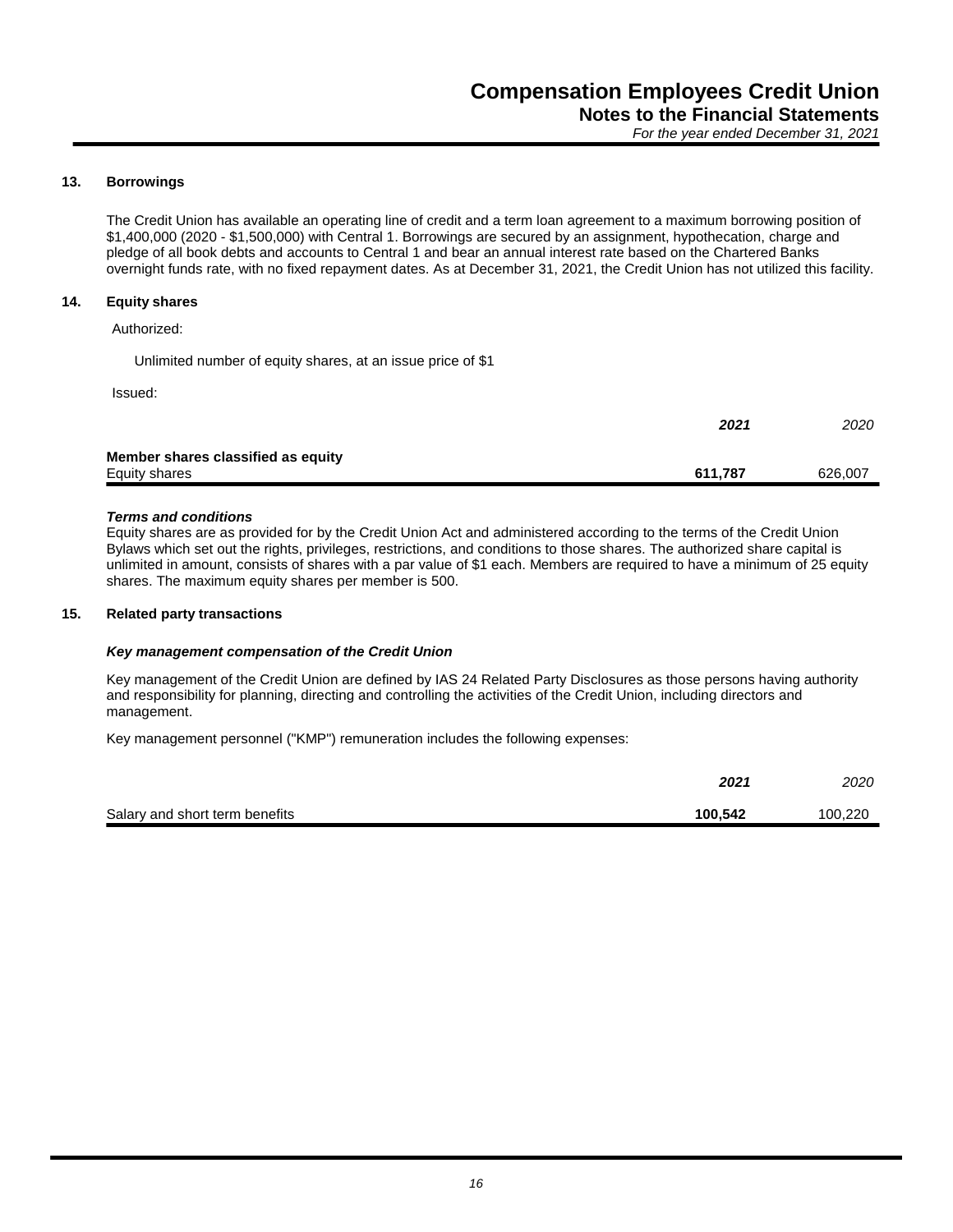#### **15. Related party transactions** *(Continued from previous page)*

#### *Transactions with key management personnel*

There are no loans that are impaired in relation to loan balances with KMP.

There are no benefits or concessional terms and conditions applicable to the KMP and their family members. There are no loans that are impaired in relation to the loan balances with family or relatives of KMP.

|                                                                            | 2021      | 2020    |
|----------------------------------------------------------------------------|-----------|---------|
| Aggregate of loans to KMP                                                  | 1,011,542 | 530,745 |
|                                                                            |           |         |
|                                                                            | 2021      | 2020    |
| During the year the aggregate value of loans disbursed to KMP amounted to: |           |         |
| Term Loans                                                                 | 69,700    | 97,790  |
|                                                                            |           |         |
|                                                                            | 2021      | 2020    |
| Interest and other revenue earned on loans to KMP                          | 23,755    | 15,569  |
| Total interest paid on deposits to KMP                                     |           | 3,598   |
| The total value of member deposits from KMP as at the year-end             | 256,826   | 459,505 |

#### **16. Capital management**

The Credit Union requires capital to fund existing and future operations and to meet regulatory capital requirements.

The Credit Union is required under provincial legislation to maintain a capital base equal to 8% of the total risk-weighted value of assets; each asset being assigned a risk factor based on the probability that a loss may be incurred on ultimate realization of that asset. At December 31, 2021, the Credit Union had a capital base approximating 30.67% (2020 - 34.04%) of the risk-weighted value.

The Credit Union employs a forward looking capital plan that is reviewed by management and the Board of Directors. The capital plan forecasts the Credit Union's capital position over a five year period. The capital plan dictates management's approach to growth, loan mix, credit quality, fixed assets, profitability objectives, and dividend/patronage rebate policy, and has a significant influence on member service objectives. It also establishes the criteria to maintain a cushion beyond the minimum statutory capital requirements. Management and the Board of Directors ensure the Credit Union's investment and lending policy and credit risk profile reflect loan portfolio composition and levels of risk that are consistent with the Credit Union's capital resources and objectives.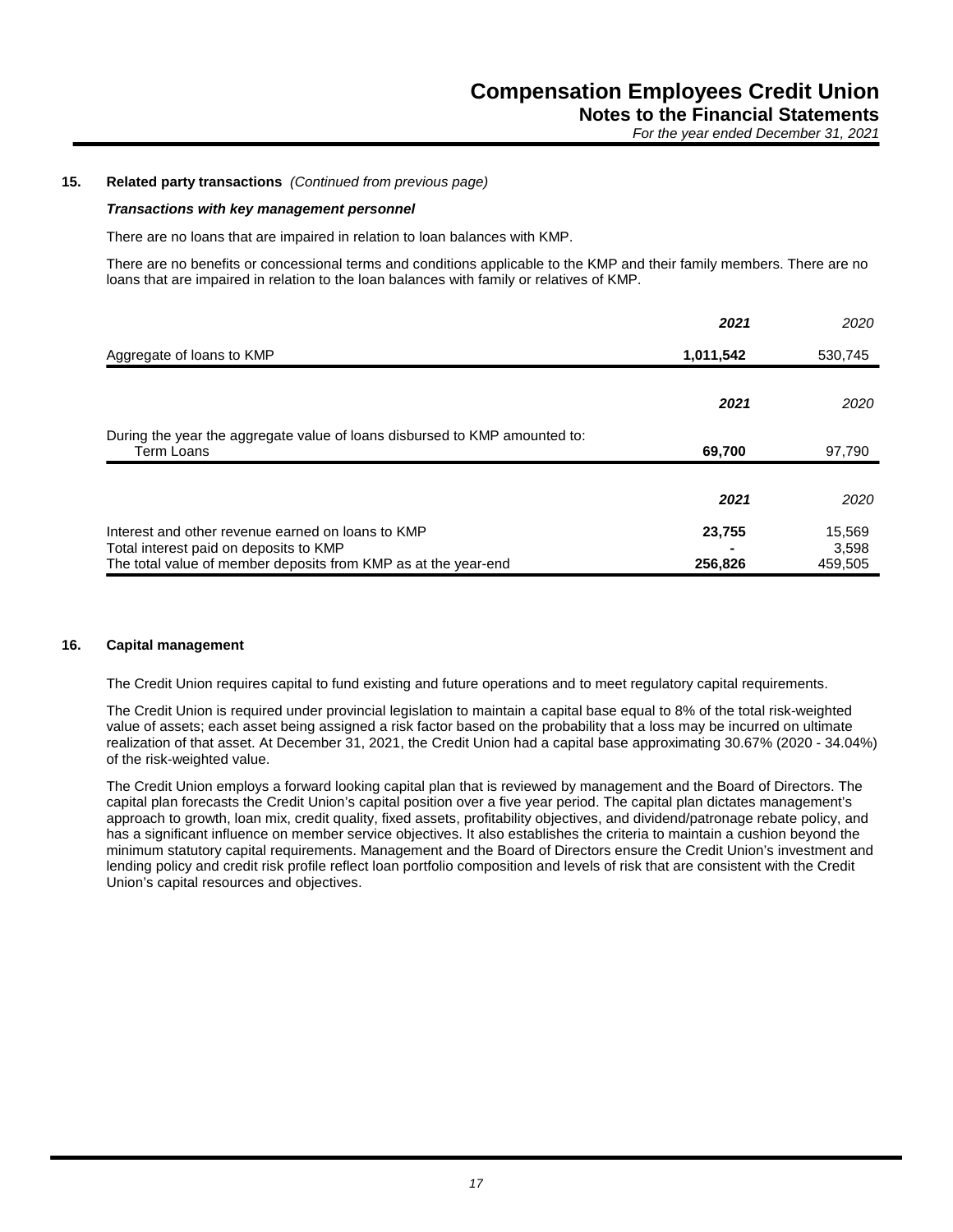**Notes to the Financial Statements**

*For the year ended December 31, 2021*

#### **16. Capital management** *(Continued from previous page)*

There has been no change in the overall capital requirements strategy employed during the year ended December 31, 2021.

|                                   | 2021      | 2020      |
|-----------------------------------|-----------|-----------|
| <b>Primary capital</b>            |           |           |
| Retained earnings                 | 1,906,528 | 1,873,870 |
| Equity shares                     | 611,787   | 626,007   |
| Deferred tax liability            | 15,000    | 15,000    |
|                                   | 2,533,315 | 2,514,877 |
| Secondary capital                 |           |           |
| Share of system retained earnings | 356,995   | 332,172   |
| Deductions from capital           | (148,786) | (169,590) |
| Capital base                      | 2,741,524 | 2,677,459 |

#### **17. Financial instruments**

The Credit Union as part of its operations carries a number of financial instruments. It is management's opinion that the Credit Union is not exposed to significant interest, currency or credit risks arising from these financial instruments except as otherwise disclosed.

#### *Credit Risk*

Credit risk is the risk of financial loss resulting from the failure of a borrower or counterparty to honour its financial or contractual obligations to the Credit Union. Credit risk primarily arises from member loans receivable, investments in debt securities, and the Credit Union's lending activities. Overall monitoring and processes will change as deemed necessary in response to the on-going economic impact of COVID-19. This has and will include changes to the current processes to ensure that the overall portfolio is secured and the Credit Union will continue to support the members and find their optimal credit solutions. The stages of expected credit loss within the loan portfolio, if affected by COVID-19, will be adjusted as necessary as we progress through the pandemic.

#### **Risk management process**

Credit risk management is integral to the Credit Union's activities. The Board of Directors are responsible for developing and implementing the credit risk management practices of the Credit Union by establishing the relevant policies and procedures. Management carefully monitors and manages the Credit Union's exposure to credit risk by reviewing member credit extension policies and guidelines and reviewing the performance of loan portfolios, including default events and past due status. The risk management process starts at the time of a member credit application and continues until the loan is fully repaid. The primary credit risk management policies and procedures include the following:

- Loan security (collateral) requirements
- Security valuation processes, including method used to determine the value of real property and personal property when that property is subject to a mortgage or other charge
- Maximum loan to value ratios where a mortgage or other charge on real or personal property is taken as security
- Borrowing member capacity (repayment ability) requirements
- Borrowing member character requirements
- Limits on aggregate credit exposure per individual and related parties
- Limits on concentration of credit risk by loan type, industry and economic sector
- Limits on the types of credit facilities and services offered
- Internal loan approval processes and loan documentation standards
- Loan re-negotiation, extension and renewal processes
- Processes that identify adverse situations and trends, including risks associated with economic, geographic and industry sectors
- Control and monitoring processes including portfolio risk identification and delinquency tolerances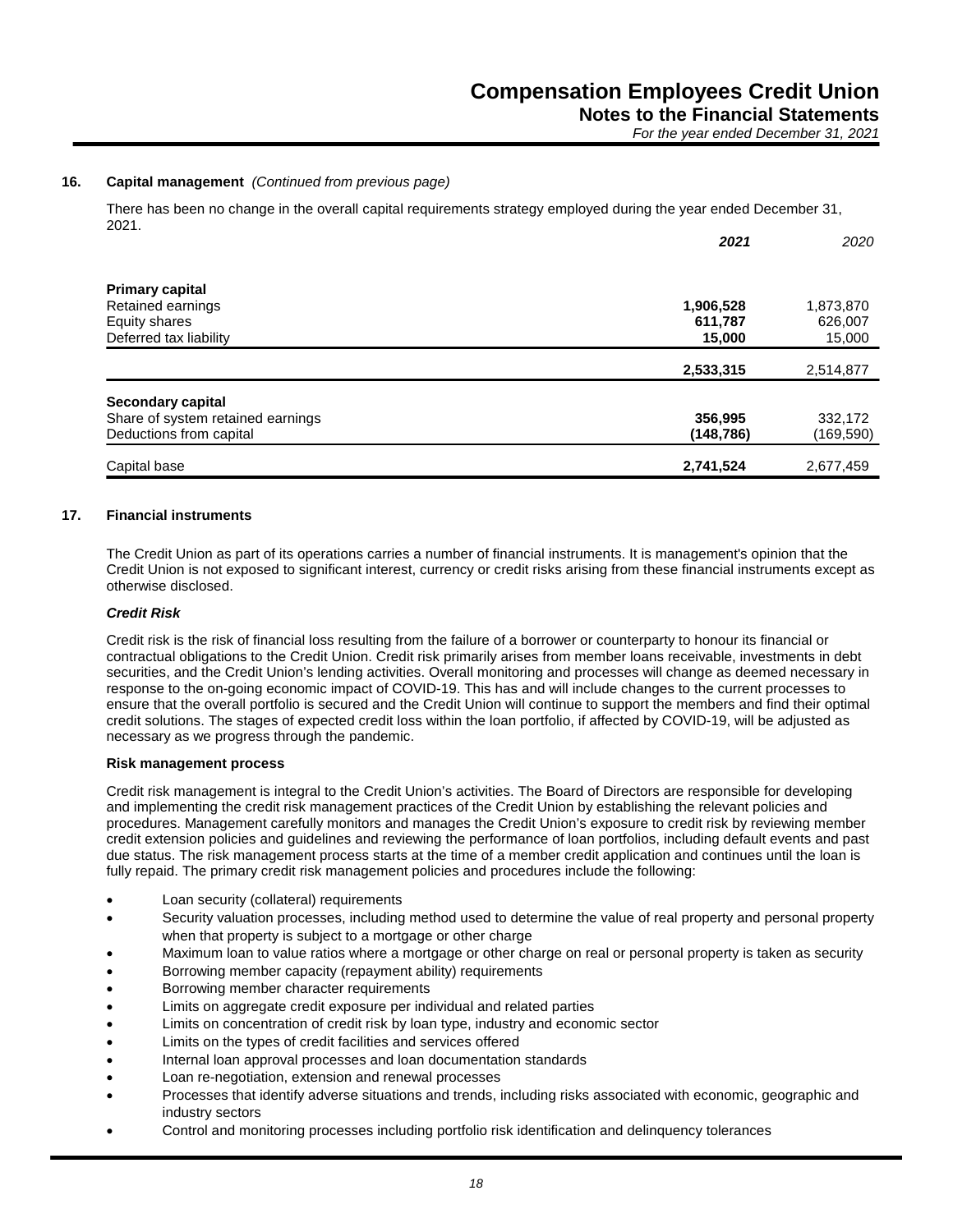#### **17. Financial instruments** *(Continued from previous page)*

- Timely loan analysis processes to identify, access and manage delinquent and impaired loans
- Collection processes that include action plans for deteriorating loans
- Overdraft control and administration processes
- Loan syndication processes

The Credit Union's credit risk policies, processes and methodologies are reviewed periodically to ensure they remain relevant and effective in managing credit risk.

To meet the needs of its members and to manage its own exposure to fluctuations in interest rates, the Credit Union participates in various commitments and contingent liability contracts. The primary purpose of these contracts is to make funds available for the financing needs of customers. These are subject to normal credit standards, financial controls, risk management and monitoring procedures.

#### **Inputs, assumptions and techniques**

#### *Definition of default and assessments of credit risk*

Financial instruments are assessed at each reporting date for a significant increase in credit risk since initial recognition. This assessment considers changes in the risk of a default occurring at the reporting date as compared to the date of initial recognition.

The Credit Union considers loans and advances to be in default when contractual payments are more than 90 days past due or other objective evidence of impairment exists, such as notification from the borrower or breach of major covenants. This definition is consistent with the definitions used for the Credit Union's internal credit risk management practices and has been selected because it most closely aligns the definition of default to the Credit Union's past credit experience, and the covenants placed in standard borrowing contracts. Relatively few financial instruments subsequently return to performing status after a default has occurred under this definition without further intervention on the part of the Credit Union.

Changes in credit risk are assessed on the basis of the risk that a default will occur over the contractual lifetime of the financial instrument rather than based on changes in the amount of expected credit losses or other factors. In making this assessment the Credit Union takes into account all reasonable and supportable information, including forward-looking information, available without undue cost or effort. The Credit Union considers past due information of its balances and information about the borrower available through regular dealings, such as requests for loan modifications.

The credit risk of a financial instrument is deemed to have significantly increased since initial recognition when contractual payments have exceeded 30 days past due, or other information becomes available to management (e.g., through the course of regular credit reviews, communication with the borrower or forecasting processes which consider macroeconomic conditions expected to have a future impact on borrowers). The Credit Union considers there not to have been a significant increase in credit risk despite contractual payments being more than 30 days past due when they have interviewed the borrower and determined that payment is forthcoming.

The Credit Union identifies credit-impaired financial assets through regular reviews of past due balances and credit assessments of its members. Credit-impaired financial assets are typically placed on the Credit Union's watch list based on its internal credit risk policies. In making this assessment, the Credit Union considers past due information of its balances and information about the borrower available through regular dealings.

#### *Measurement of expected credit losses*

The Credit Union measures expected credit losses for member loans receivable on a group basis. These assets are grouped on the basis of their shared risk characteristics such as loan type. Otherwise, expected credit losses are measured on an individual basis.

When measuring 12-month and lifetime expected credit losses, the Credit Union considers items such as the contractual period of the financial asset or the period for which the entity is exposed to credit risk, determination of appropriate discount rates used in incorporating the time value of money, assumptions about prepayments, timing and extent of missed payments or default events, how probabilities of default and other assumptions and inputs used in calculating the amount of cash short falls depending on the type or class of financial instrument. Forward-looking information is incorporated into the determination of expected credit loss by considering regional economic journals and forecasts, collecting information available from regular commercial dealings with its customers and other publicly available information and considering the effect such information could have on any assumptions or inputs used in the measurement of expected credit losses, determining significant increases in credit risk or identifying a credit-impaired financial asset.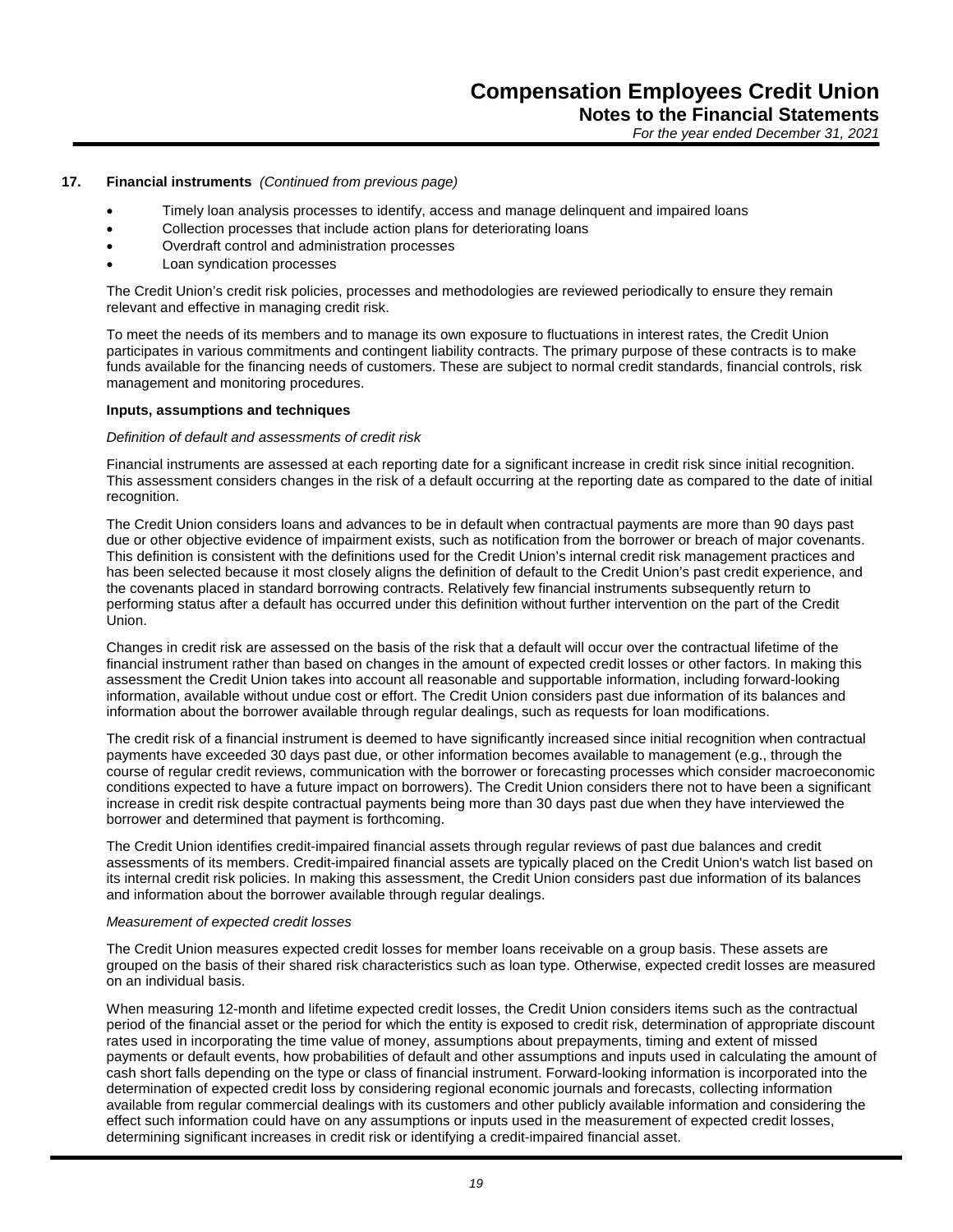*2021*

#### **17. Financial instruments** *(Continued from previous page)*

Significant judgments, estimates and assumptions are required when calculating the expected credit losses of financial assets. In measuring the 12-month and lifetime expected credit losses, management makes assumptions about prepayments, the timing and extent of missed payments or default events. In addition, management makes assumptions and estimates about the impact that future events may have on the historical data used to measure expected credit losses.

#### *Write-offs*

Financial assets are written off when there is no reasonable expectation of recovery. The Credit Union assesses that there is no reasonable expectation of recovery when the security relating to the loan has been sold and there are remaining amounts outstanding, the borrower has filed for bankruptcy and the trustee has indicated that no additional funds will be paid. Where an asset has been written off but is still subject to enforcement activity, the asset is written off but remains on a list of delinquent accounts. Where information becomes available indicating the Credit Union will receive funds, such amounts are recognized at their fair value.

#### **Exposure to credit risk**

The following table sets out information about the credit quality of financial assets assessed for impairment under IFRS 9 *Financial instruments*. The amounts in the table, unless otherwise indicated, represent the assets' gross carrying amount.

Except as noted below, the gross carrying amount represents the maximum exposure to credit risk for that class of financial asset.

|                                                                                 | 12-month ECL       | <b>Lifetime ECL</b><br>(not credit<br><i>impaired</i> ) | <b>Lifetime ECL</b><br>(credit<br><i>impaired</i> ) | Total                |
|---------------------------------------------------------------------------------|--------------------|---------------------------------------------------------|-----------------------------------------------------|----------------------|
| <b>Mortgages</b><br>Low risk                                                    | 20,574,790         |                                                         |                                                     | 20,574,790           |
| Medium risk<br>Default                                                          |                    |                                                         |                                                     |                      |
| Total gross carrying amount<br>Less: allowance for loan impairment              | 20,574,790         |                                                         |                                                     | 20,574,790           |
| Total carrying amount                                                           | 20,574,790         |                                                         |                                                     | 20,574,790           |
| <b>Personal loans</b><br>Low risk<br>Medium risk<br>Default                     | 2,123,643          |                                                         | 89,124                                              | 2,123,643<br>89,124  |
| Total gross carrying amount<br>Less: allowance for loan impairment              | 2,123,643<br>9,036 |                                                         | 89,124<br>43,964                                    | 2,212,767<br>53,000  |
| Total carrying amount                                                           | 2,114,607          |                                                         | 45,160                                              | 2,159,767            |
| Total gross carrying amount<br>Add: accrued interest on member loans receivable |                    |                                                         |                                                     | 22,734,557<br>17,437 |
| Member loans receivable                                                         |                    |                                                         |                                                     | 22,751,994           |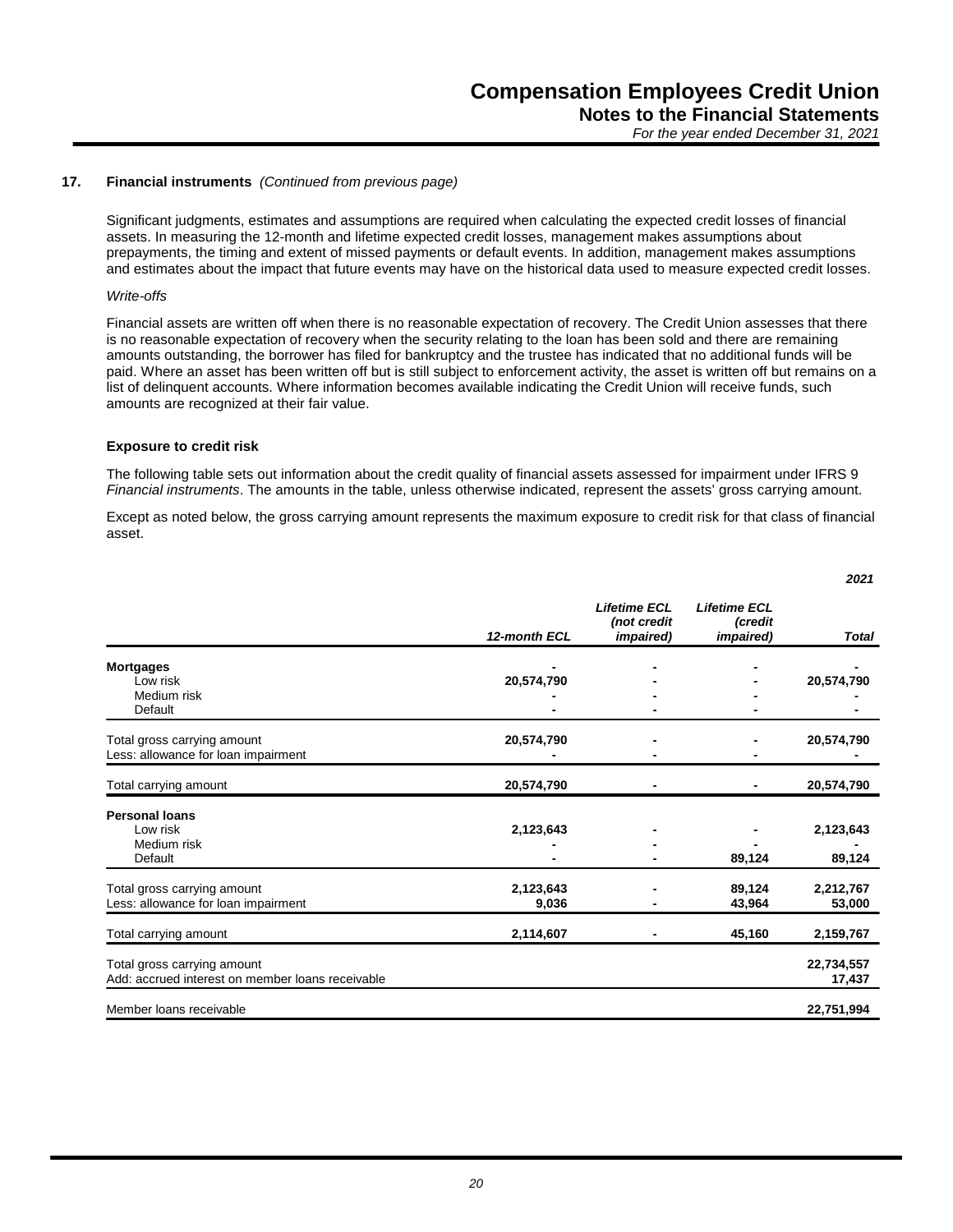#### **17. Financial instruments** *(Continued from previous page)*

|                                                                                 |                     |                                                  |                                              | 2020                 |
|---------------------------------------------------------------------------------|---------------------|--------------------------------------------------|----------------------------------------------|----------------------|
|                                                                                 | 12-month ECL        | Lifetime ECL<br>(not credit<br><i>impaired</i> ) | Lifetime ECL<br>(credit<br><i>impaired</i> ) | Total                |
| <b>Mortgages</b><br>Low risk<br>Medium risk<br>Default                          | 18,917,850          |                                                  |                                              | 18,917,850           |
| Total gross carrying amount<br>Less: allowance for loan impairment              | 18,917,850          |                                                  |                                              | 18,917,850           |
| Total carrying amount                                                           | 18,917,850          |                                                  |                                              | 18,917,850           |
| <b>Personal loans</b><br>Low risk<br>Medium risk<br>Default                     | 2,586,171           |                                                  | 94,166                                       | 2,586,171<br>94,166  |
| Total gross carrying amount<br>Less: allowance for loan impairment              | 2,586,171<br>10,963 |                                                  | 94,166<br>41,037                             | 2,680,337<br>52,000  |
| Total carrying amount                                                           | 2,575,208           |                                                  | 53,129                                       | 2,628,337            |
| Total gross carrying amount<br>Add: accrued interest on member loans receivable |                     |                                                  |                                              | 21,546,187<br>16,032 |
| Member loans receivable                                                         |                     |                                                  |                                              | 21,562,219           |

#### **Amounts arising from expected credit losses**

#### *Reconciliation of the loss allowance*

The following tables show a reconciliation of the opening to the closing balance of the loss allowance by class of financial instrument.

|                               | 12-month ECL | <b>Lifetime ECL</b><br>(not credit<br><i>impaired</i> ) | <b>Lifetime ECL</b><br>(credit<br><i>impaired</i> ) | <b>Total</b> |
|-------------------------------|--------------|---------------------------------------------------------|-----------------------------------------------------|--------------|
| Allowance for loan impairment |              |                                                         |                                                     |              |
| Balance at January 1, 2020    | 10.439       | 9.075                                                   |                                                     | 19,514       |
| Transfer to 12-month ECL      | 524          | (9,075)                                                 | 8,551                                               |              |
| Provision for loan impairment | ۰            |                                                         | 32.486                                              | 32,486       |
| Balance at December 31, 2020  | 10.963       |                                                         | 41,037                                              | 52,000       |
| Transfer to 12-month ECL      | (2,927)      |                                                         | 2.927                                               |              |
| Provision for impaired loans  | 1.000        |                                                         |                                                     | 1,000        |
| Balance at December 31, 2021  | 9,036        |                                                         | 43.964                                              | 53,000       |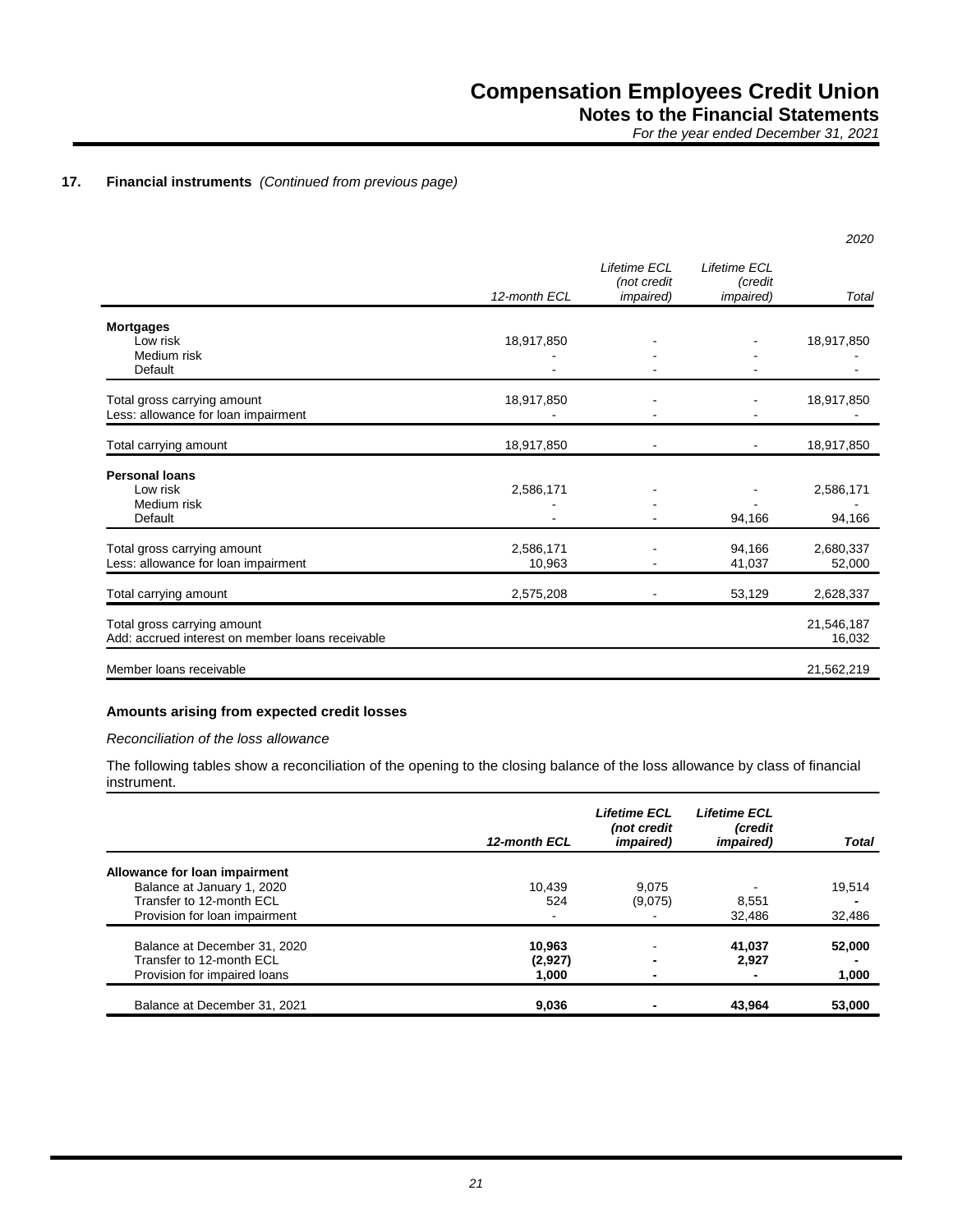#### **17. Financial instruments** *(Continued from previous page)*

#### *Market risk*

Market risk is the risk of loss in value of financial instruments that may arise from changes in market factors such as interest rates, equity prices and credit spreads. The Credit Union's exposure changes depending on market conditions. Market risks that have a significant impact on the Credit Union include fair value risk and interest rate risk. The resulting impact from COVID-19 to the Credit Union's margin has been and will continue to be monitored constantly.

#### *Interest rate risk*

Interest rate risk relates to the risk that the fair value of future cash flows of a financial instrument will fluctuate because of changes in market interest rates. The Credit Union incurs interest rate risk on its loans and other interest bearing financial instruments. The Credit Union does not hedge its interest rate risk. See below for further information on interest rate sensitivity.

#### *Contractual repricing and maturity*

All financial instruments are reported in the schedule below based on the earlier of their contractual repricing date or maturity date. The schedule below does not identify management's expectations of future events where repricing and maturity dates differ from contractual dates.

| <b>Mismatch</b>                            | (16, 824, 905)  | 7,651,893            | 11,569,527                        | (2,396,515)                             |                    |                    |
|--------------------------------------------|-----------------|----------------------|-----------------------------------|-----------------------------------------|--------------------|--------------------|
|                                            | 31,945,565      | 2,498,381            |                                   | 2,772,815                               | 37,216,761         | 34,309,228         |
| Members' equity                            |                 |                      |                                   | 2,518,315                               | 2,518,315          | 2,499,877          |
| Deferred tax liability                     |                 |                      |                                   | 15,000                                  | 15,000             | 15,000             |
| accrued liabilities                        |                 |                      |                                   | 30,440                                  | 30,440             | 31,003             |
| Accounts payable and                       |                 |                      |                                   |                                         |                    |                    |
| Member deposits<br>Average yield %         | 0.34            | 1.55                 |                                   |                                         | 34,653,006<br>0.42 | 31,763,348<br>0.63 |
| Liabilities                                | 31,945,565      | 2,498,381            |                                   | 209,060                                 |                    |                    |
|                                            | 15,120,660      | 10,150,274           | 11,569,527                        | 376,300                                 | 37,216,761         | 34,309,228         |
| Other assets                               |                 |                      |                                   | 239,777                                 | 239,777            | 178,947            |
| Average yield %                            | 3.87            | 3.11                 | 2.54                              |                                         | 3.47               | 3.47               |
| Member Ioans receivable                    | 3,465,351       | 8,044,835            | 11,225,371                        | 16,437                                  | 22,751,994         | 21,562,219         |
| Average yield %                            |                 | 2.56                 | 1.07                              |                                         | 2.33               |                    |
| Investments                                |                 | 2,105,439            | 344,156                           | 23,897                                  | 2,473,492          | 142,742            |
| Average yield %                            | 0.40            |                      |                                   |                                         | 0.40               | 0.40               |
| <b>Assets</b><br>Cash and cash equivalents | 11,655,309      |                      |                                   | 96,189                                  | 11,751,498         | 12,425,320         |
|                                            | Within one year | One to four<br>years | <b>Greater than</b><br>four years | <b>Non-Interest</b><br><b>Sensitive</b> | <b>Total</b>       | Total              |
|                                            |                 |                      |                                   |                                         | 2021               | 2020               |

Based on the current financial instruments, it is estimated that a 1.0% increase in the interest rate would increase financial margin by approximately \$95,000 (2020 - \$55,000). A 1.0% decrease in the interest rate would decrease financial margin by approximately \$37,000 (2020 - \$22,000).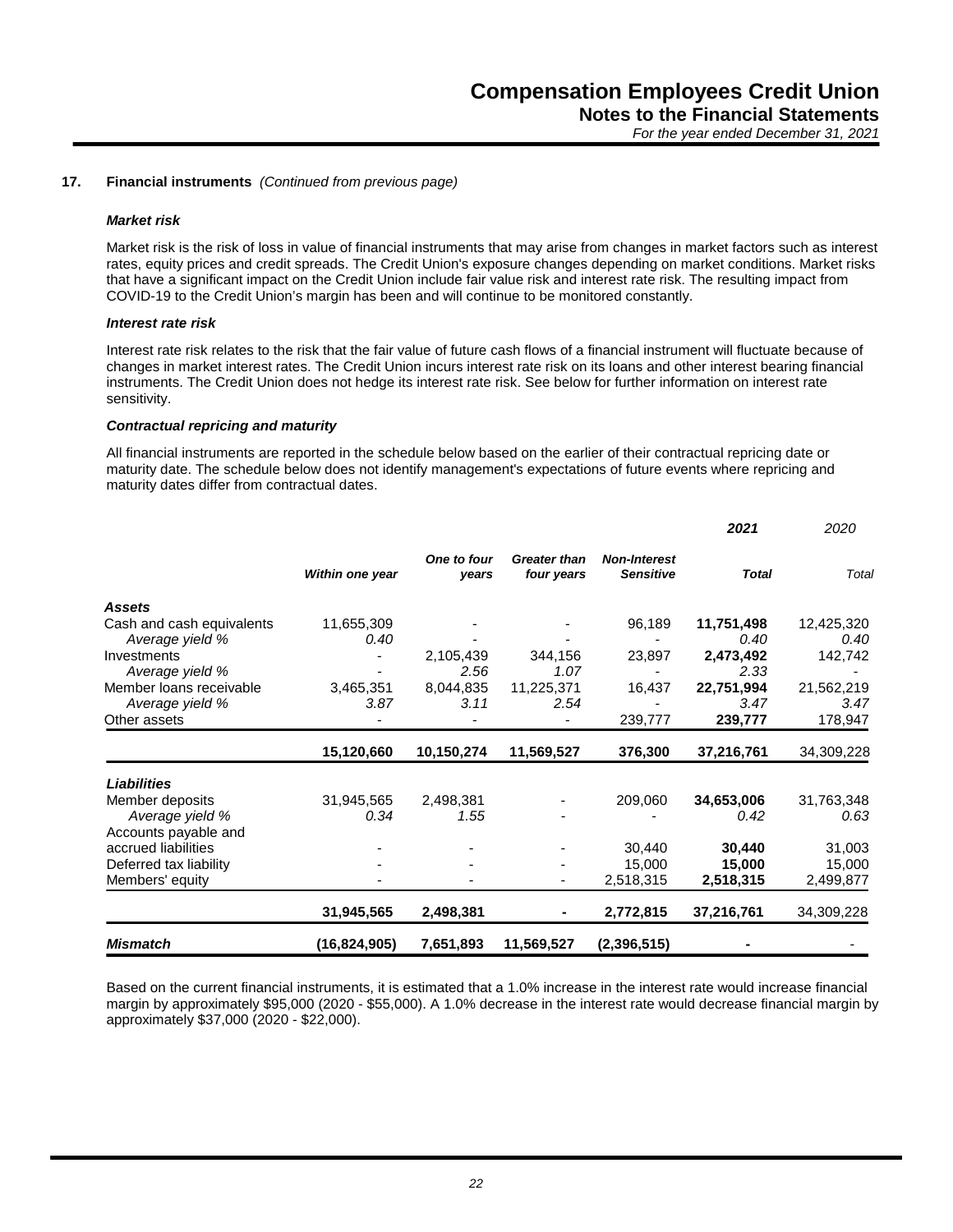#### **17. Financial instruments** *(Continued from previous page)*

#### *Liquidity risk*

Liquidity risk arises from the inability to generate or obtain the necessary cash or cash equivalents in a timely manner, at a reasonable price, to meet commitments as they come due. In particular, the risk arises from failure to meet the Credit Union's day-to-day obligations, including claims on the Credit Union and operational demands.

For liquidity purposes, the Credit Union must maintain at least 8% (2020 - 8%) of total members' deposits and non-equity shares. As at December 31, 2021, the Credit Union meets this requirement with a liquidity reserve deposit percentage of 8.94%.

The Credit Union uses different risk management processes to manage liquidity risk. The acceptable amount of risk is defined by policies approved by the board and monitored by the Investment & Lending Committee.

The assessment of the Credit Union's liquidity position reflects management's estimates, assumptions and judgment pertaining to current and prospective specific and market conditions and the related behaviour of its members and counterparties.

The Credit Union manages its liquidity position from three perspectives:

- Structural liquidity risk, which addresses the risk due to mismatches in effective maturities between assets and liabilities, more specifically the risk of over reliance on short-term liabilities to fund long-term illiquid assets;
- Tactical liquidity risk, which addresses the day-to-day funding requirements;
- Contingent liquidity risk, which assess the impact of sudden stressful events and the Credit Union's responses thereto.

The primary liquidity risk policies and procedures include the following:

- Liquidity risk management framework to measure and control liquidity risk exposure;
- Measurement of cashflows;
- Maintain a line of credit and borrowing facility with Central 1;
- Maintenance of a pool of high quality liquid assets;
- Monitoring of single deposits and sources of deposits;
- Monitoring of term deposits.

#### **18. Fair value measurements**

#### *Assets and liabilities measured at fair value*

The Credit Union's assets and liabilities measured at fair value in the statement of financial position on a recurring basis have been categorized into the fair value hierarchy as follows: *2021*

| <b>Total recurring fair value measurements</b>                                          | 14,215,154        | 11,206,507 | 3,008,647 |                  |
|-----------------------------------------------------------------------------------------|-------------------|------------|-----------|------------------|
| shares                                                                                  | 12,606            |            | 12.606    |                  |
| Other portfolio investments - Co-operative association                                  |                   |            |           |                  |
| Investments - Central 1 shares                                                          | 11.291            |            | 11.291    | $\blacksquare$   |
| Investments - marketable securities                                                     | 2,439,759         |            | 2,439,759 |                  |
| Cash and cash equivalents - marketable securities<br>maturing in less than three months | 544.991           |            | 544.991   |                  |
| Cash and cash equivalents - cash on hand                                                | 11,206,507        | 11,206,507 |           |                  |
| <b>Assets</b>                                                                           | <b>Fair Value</b> | Level 1    | Level 2   | ZUZ I<br>Level 3 |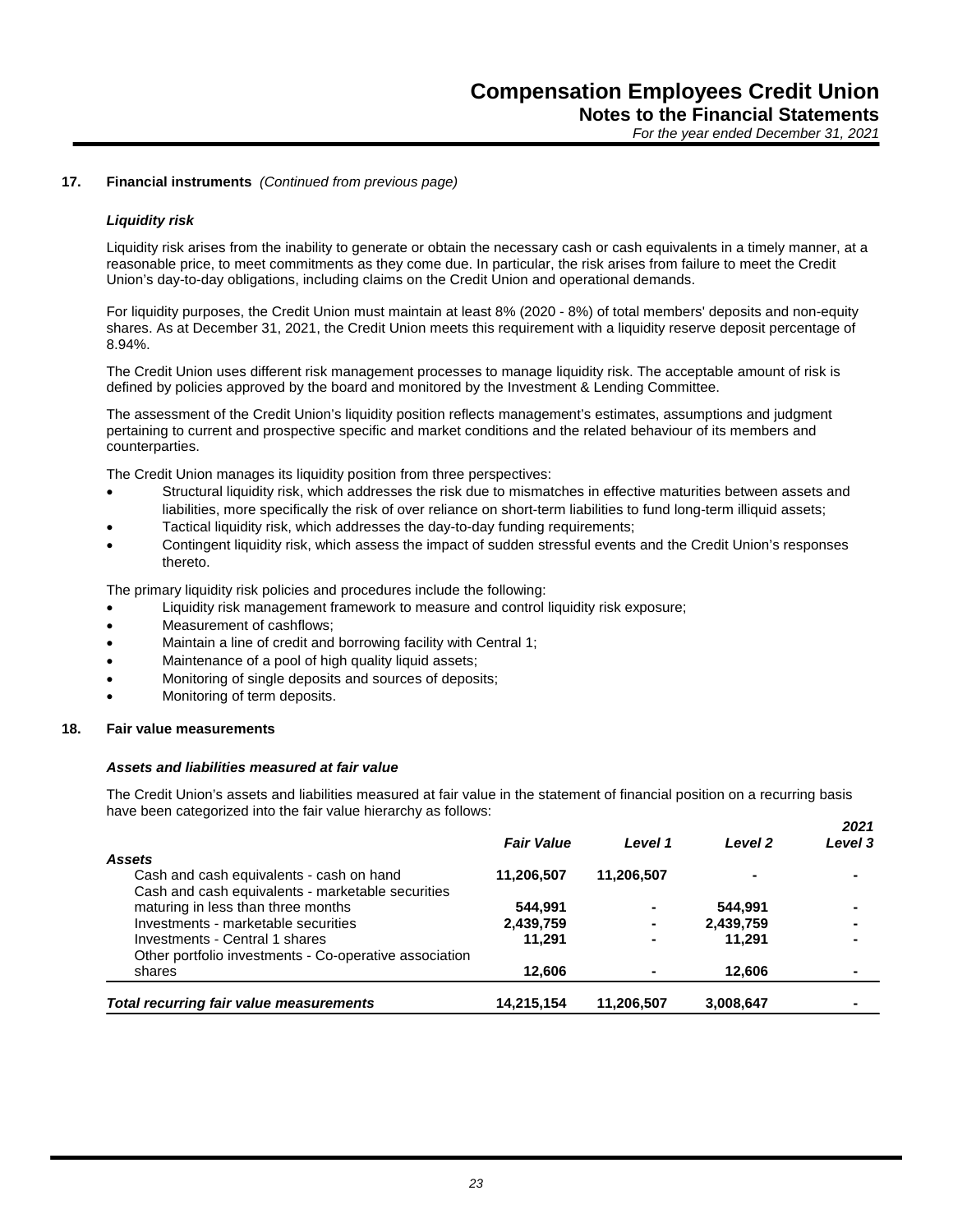**Notes to the Financial Statements**

*For the year ended December 31, 2021*

#### **18. Fair value measurements** *(Continued from previous page)*

|                                                        | <b>Fair Value</b> | Level 1    | l evel 2 | 2020<br>Level 3          |
|--------------------------------------------------------|-------------------|------------|----------|--------------------------|
| Assets                                                 |                   |            |          |                          |
| Cash and cash equivalents - cash on hand               | 10,024,922        | 10,024,922 |          |                          |
| Investments - Central 1 shares                         | 130.136           |            | 130.136  | $\overline{\phantom{a}}$ |
| Other portfolio investments - Co-operative association |                   |            |          |                          |
| shares                                                 | 12.606            |            | 12.606   | $\overline{\phantom{a}}$ |
|                                                        |                   |            |          |                          |
| <b>Total recurring fair value measurements</b>         | 10,167,664        | 10,024,922 | 142.742  | -                        |

#### **Level 2 fair value measurements**

Valuation techniques and inputs for recurring Level 2 fair value measurements are as follows:

| <b>Fair value measurement</b>          | Valuation technique(s)                                                                                                                                          | <i><b>Inputs</b></i>                                |
|----------------------------------------|-----------------------------------------------------------------------------------------------------------------------------------------------------------------|-----------------------------------------------------|
| Investments - shares                   | Fair value approximates par<br>value for shares as<br>transactions occur at par value<br>on a regular and recurring<br>basis.<br>Fair value is determined using | Value of shares                                     |
| Investments - marketable<br>securities | the net present value<br>attributable to the investments                                                                                                        | Discount rates based on<br>current investment rates |